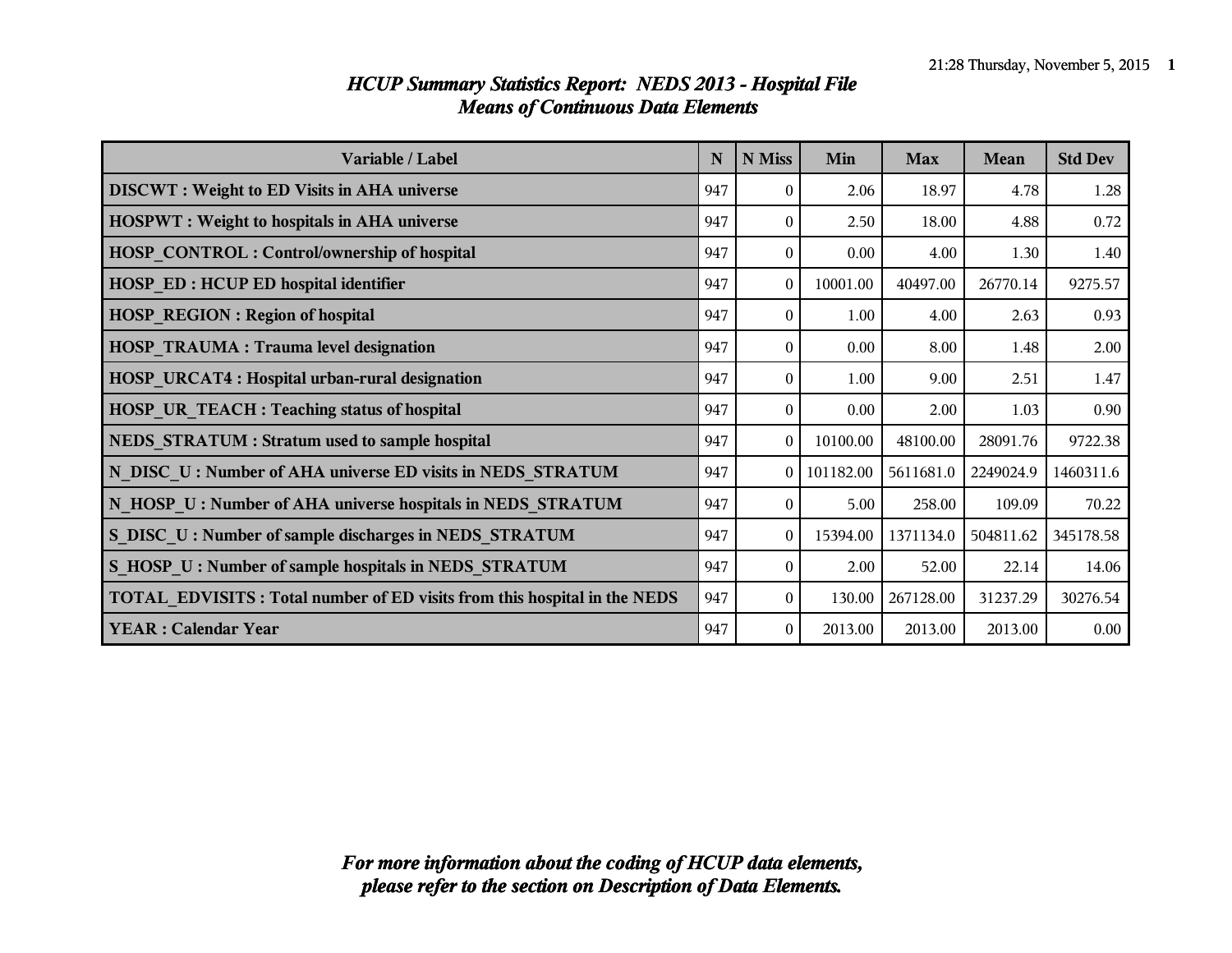### *HCUP Summary Statistics Report: NEDS 2013 - Hospital File Frequency Distribution for DISCWT*

|           | <b>DISCWT</b>   Frequency   Percent |          |
|-----------|-------------------------------------|----------|
| Non-blank | 947                                 | $100.00$ |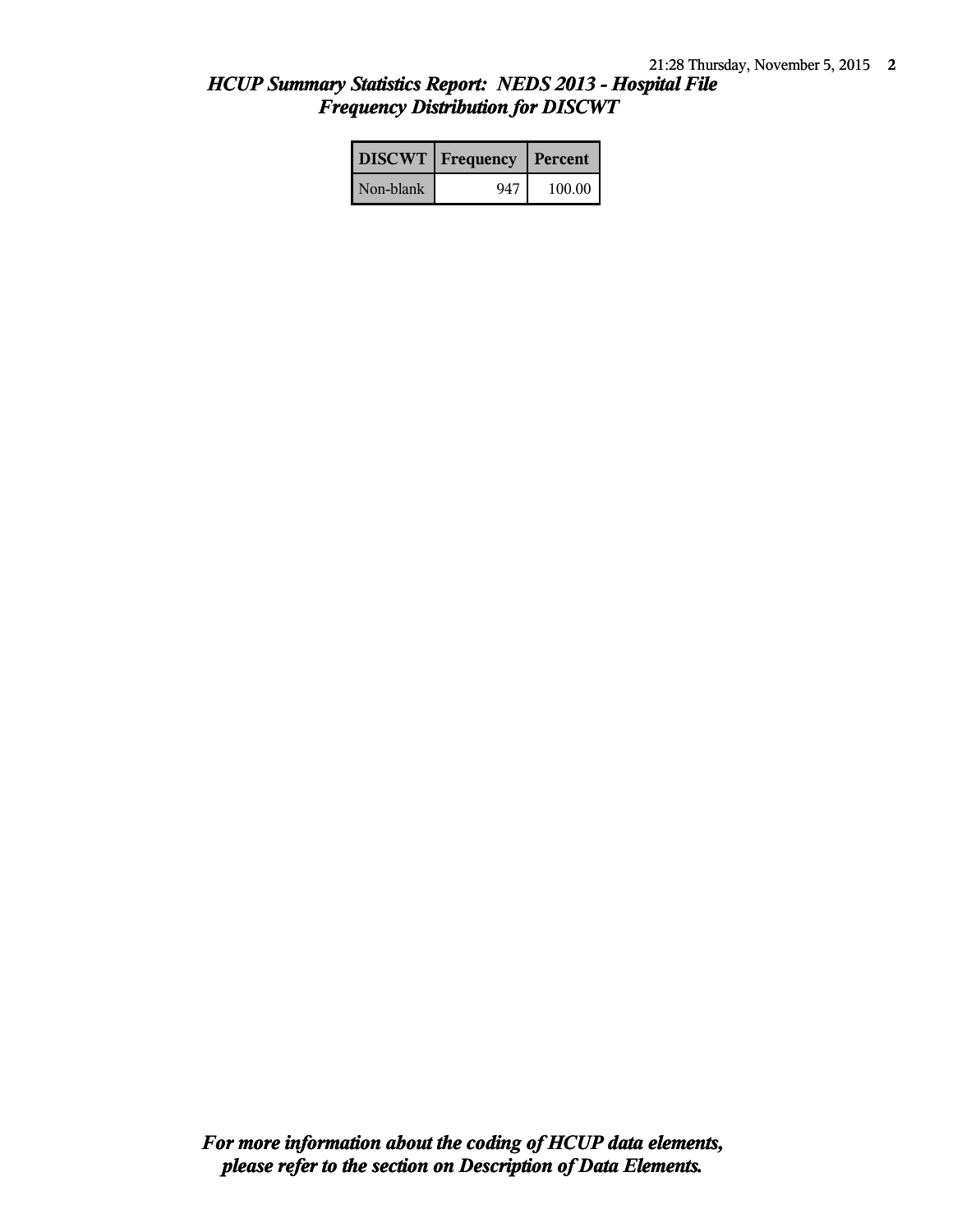## *HCUP Summary Statistics Report: NEDS 2013 - Hospital File Frequency Distribution for HOSPWT*

|           | <b>HOSPWT</b>   Frequency   Percent |        |
|-----------|-------------------------------------|--------|
| Non-blank | 947                                 | 100.00 |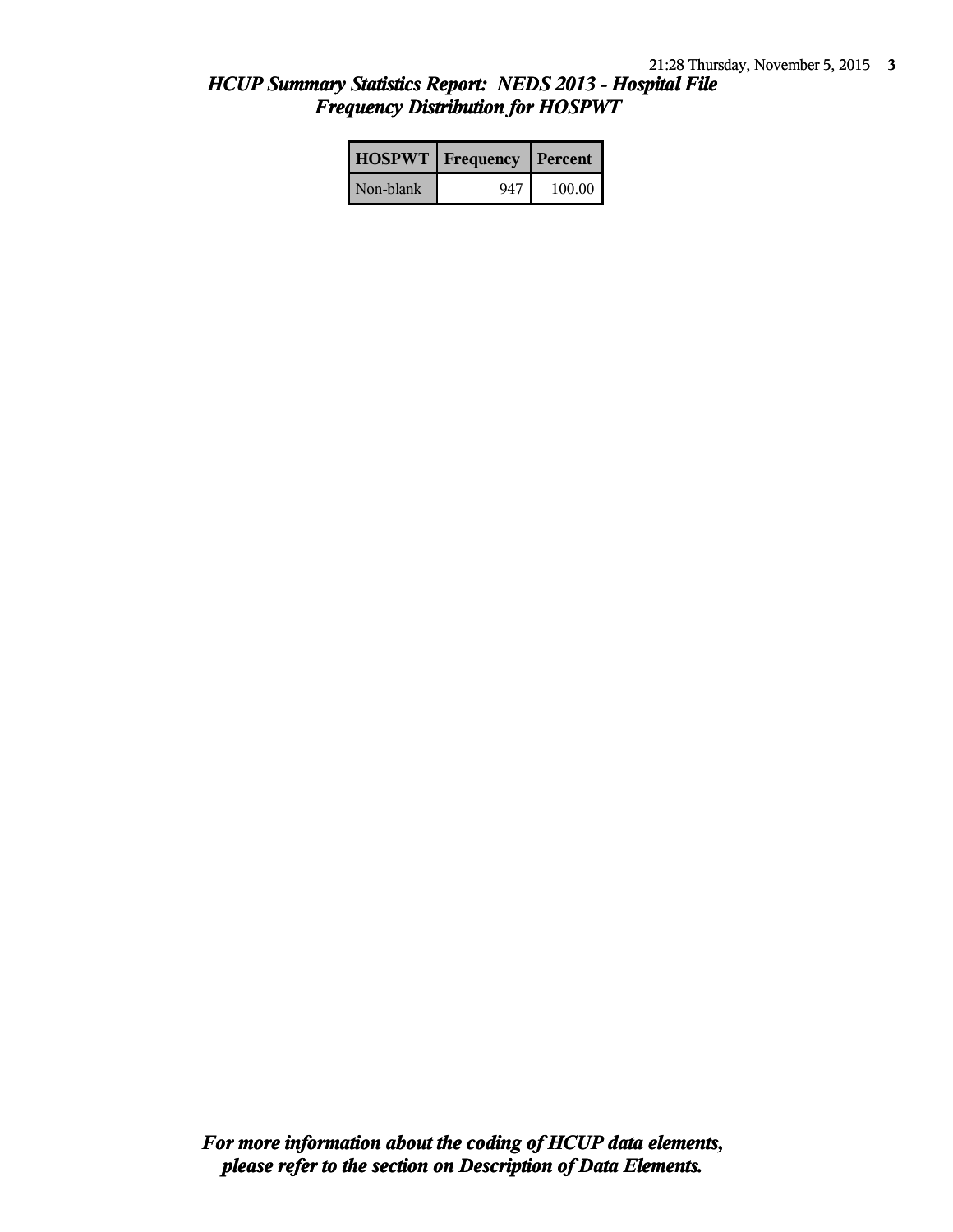# *HCUP Summary Statistics Report: NEDS 2013 - Hospital File Frequency Distribution for HOSP\_CONTROL*

| <b>HOSP CONTROL</b>                           | Frequency | <b>Percent</b> |
|-----------------------------------------------|-----------|----------------|
| 0: Government or private (collapsed category) | 413       | 43.6           |
| 1: Government, non-federal (public)           | 152       | 16.05          |
| 2: Private, not-for-profit (voluntary)        | 163       | 17.21          |
| 3: Private, investor-owned (proprietary)      | 121       | 12.78          |
| 4: Private (collapsed category)               | 98        |                |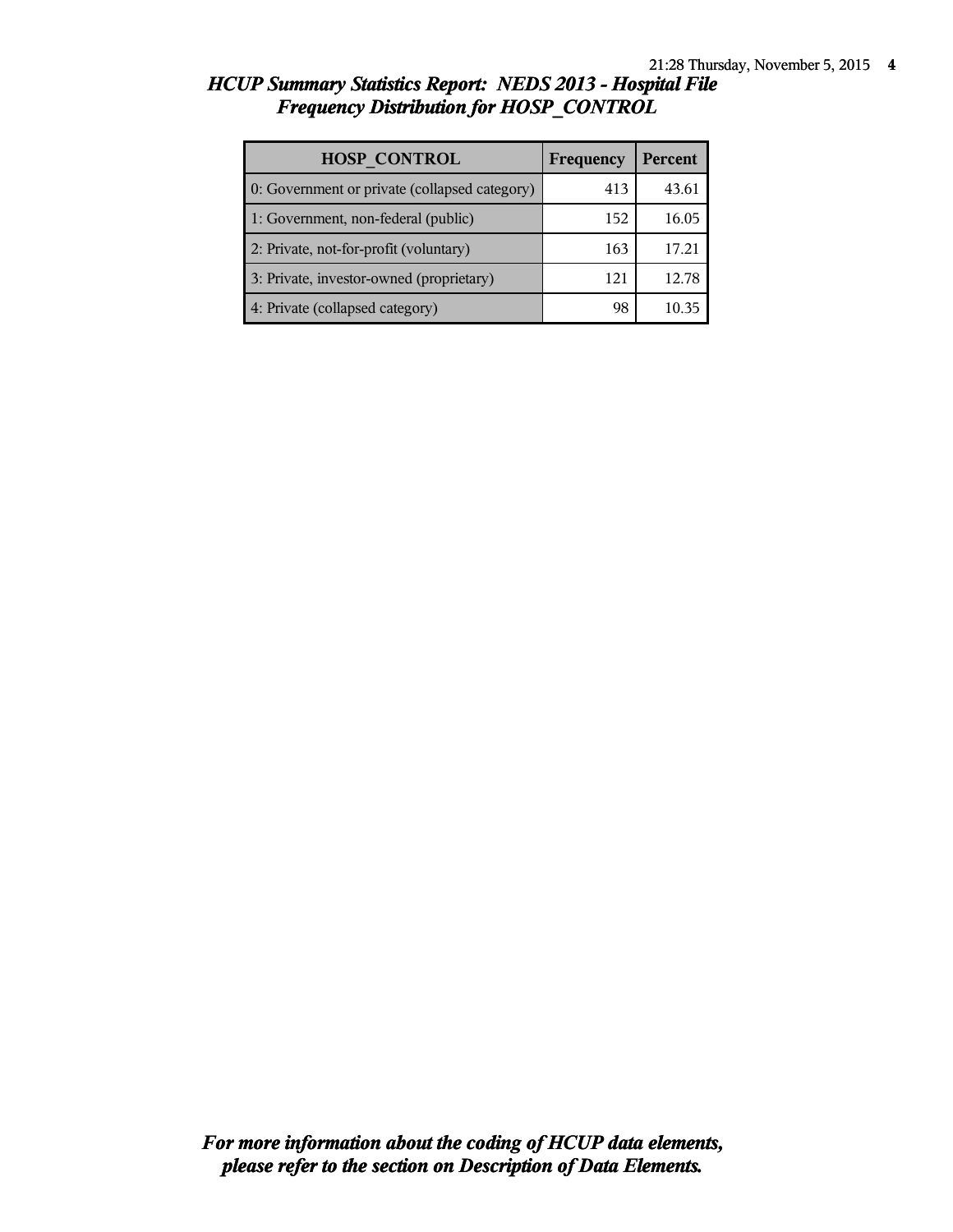## *HCUP Summary Statistics Report: NEDS 2013 - Hospital File Frequency Distribution for HOSP\_ED*

| <b>HOSP ED   Frequency   Percent  </b> |     |        |
|----------------------------------------|-----|--------|
| Non-blank                              | 947 | 100.00 |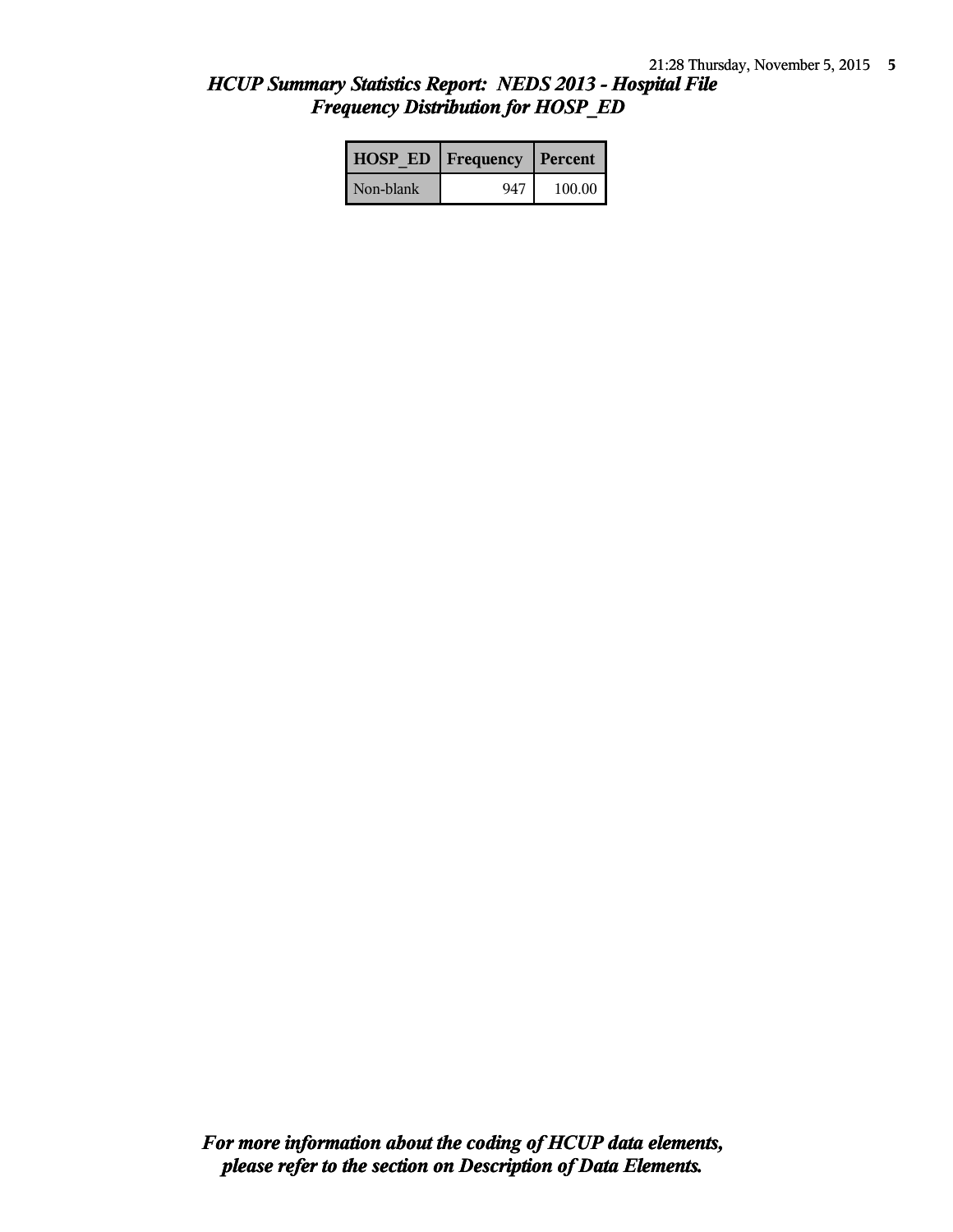| <b>HOSP REGION</b> | Frequency | Percent |
|--------------------|-----------|---------|
| 1: Northeast       | 121       | 12.78   |
| 2: Midwest         | 284       | 29.99   |
| 3: South           | 362       | 38.23   |
| 4: West            | 180       | 19.01   |

### *HCUP Summary Statistics Report: NEDS 2013 - Hospital File Frequency Distribution for HOSP\_REGION*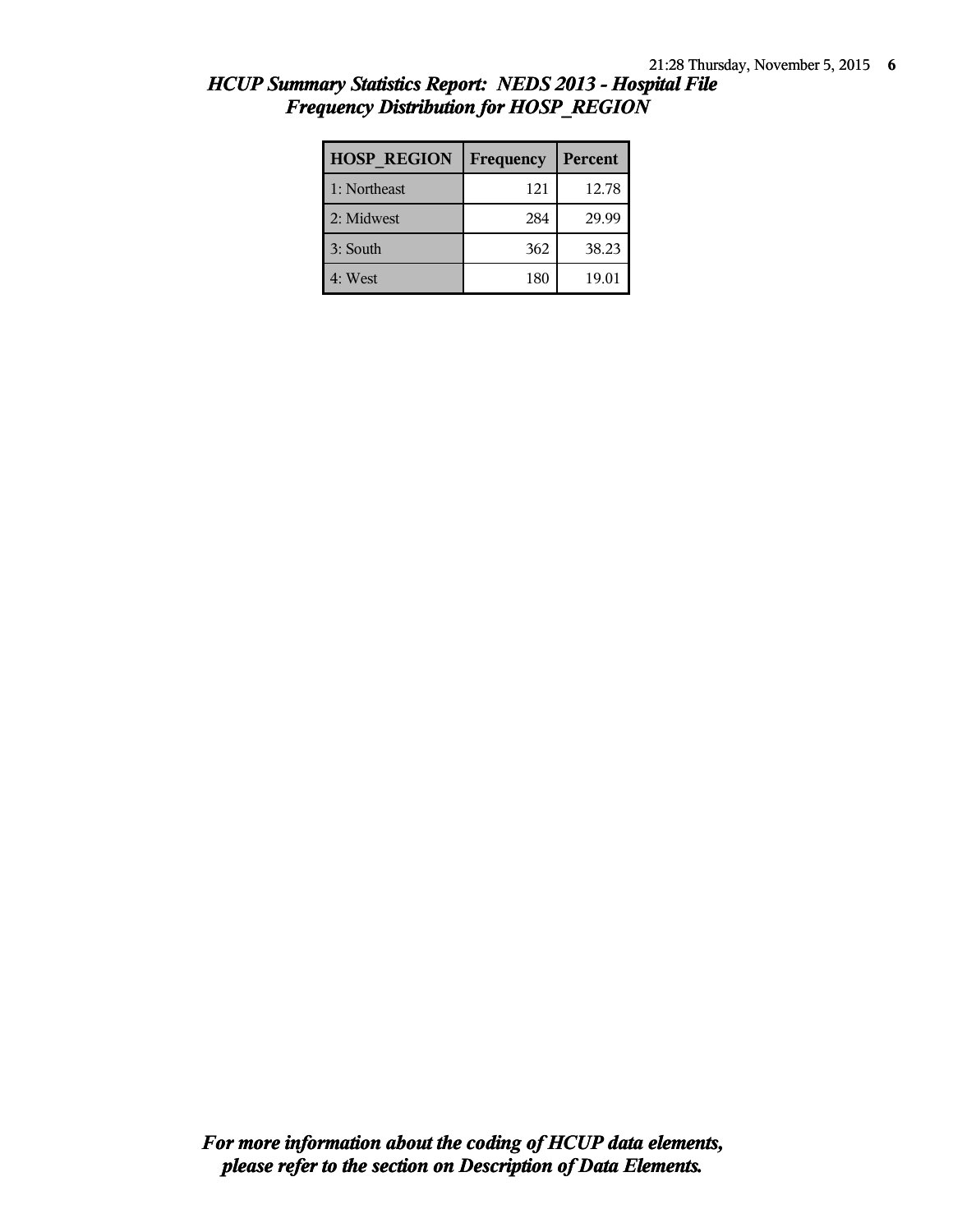#### *HCUP Summary Statistics Report: NEDS 2013 - Hospital File Frequency Distribution for HOSP\_TRAUMA*

| <b>HOSP TRAUMA</b>                                          | Frequency | <b>Percent</b> |
|-------------------------------------------------------------|-----------|----------------|
| 0: Non-trauma center                                        | 544       | 57.44          |
| 1: Trauma center level 1                                    | 49        | 5.17           |
| 2: Trauma center level 2                                    | 46        | 4.86           |
| 3: Trauma center level 3                                    | 69        | 7.29           |
| 4: Trauma center level 3 or Non-Trauma (collapsed category) | 214       | 22.60          |
| 8: Trauma center level 1 or 2 (collapsed category)          | 25        | 2.64           |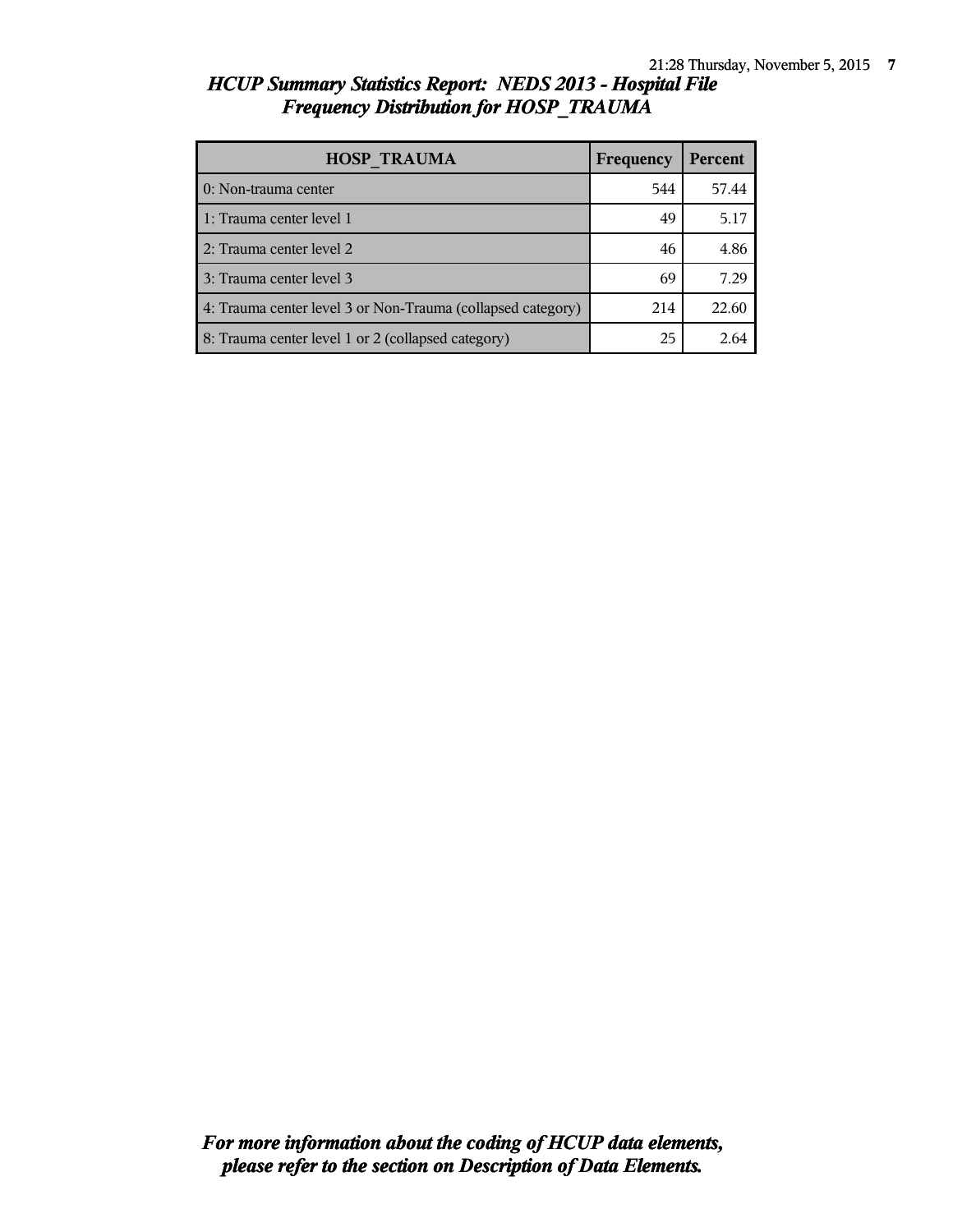## *HCUP Summary Statistics Report: NEDS 2013 - Hospital File Frequency Distribution for HOSP\_URCAT4*

| <b>HOSP URCAT4</b>                                             | Frequency | <b>Percent</b> |
|----------------------------------------------------------------|-----------|----------------|
| 1: Large metropolitan areas with at least 1 million residents  | 295       | 31.15          |
| 2: Small metropolitan areas with less than 1 million residents | 234       | 24.71          |
| 3: Micropolitan areas                                          | 158       | 16.68          |
| 4: Not metropolitan or micropolitan                            | 233       | 24.60          |
| 7: Small Metro or Micro areas (2 or 3)                         | 11        | 1.16           |
| 8: Metropolitan areas (1 or 2)                                 | 11        | 1.16           |
| 9: Non metropolitan areas (3 or 4)                             | $\leq 10$ | * **           |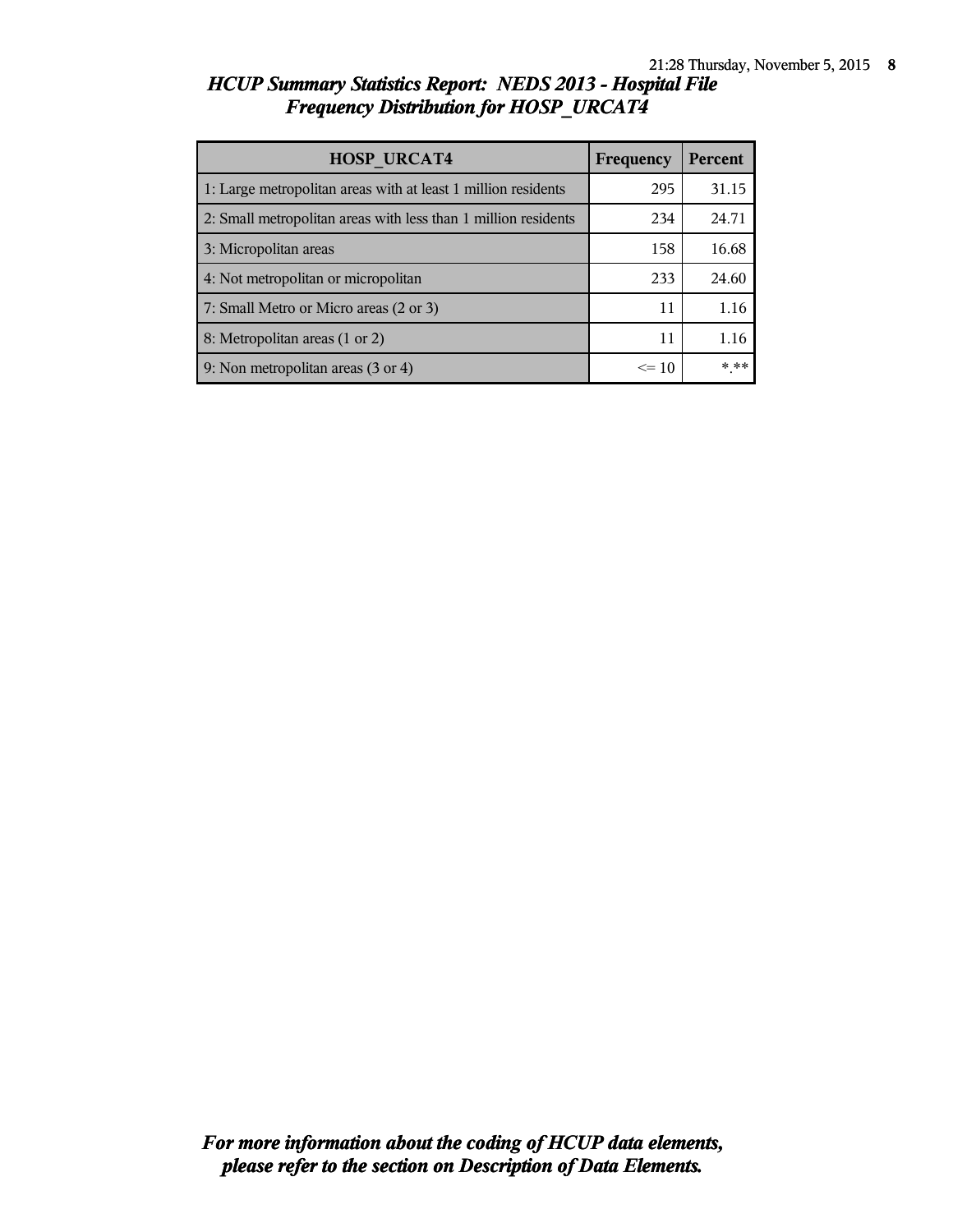| <b>HOSP UR TEACH</b>        | Frequency | Percent |
|-----------------------------|-----------|---------|
| 0: Metropolitan nonteaching | 367       | 38.75   |
| 1: Metropolitan teaching    | 184       | 19.43   |
| 2: Non-metropolitan         | 396       | 41.82   |

# *HCUP Summary Statistics Report: NEDS 2013 - Hospital File Frequency Distribution for HOSP\_UR\_TEACH*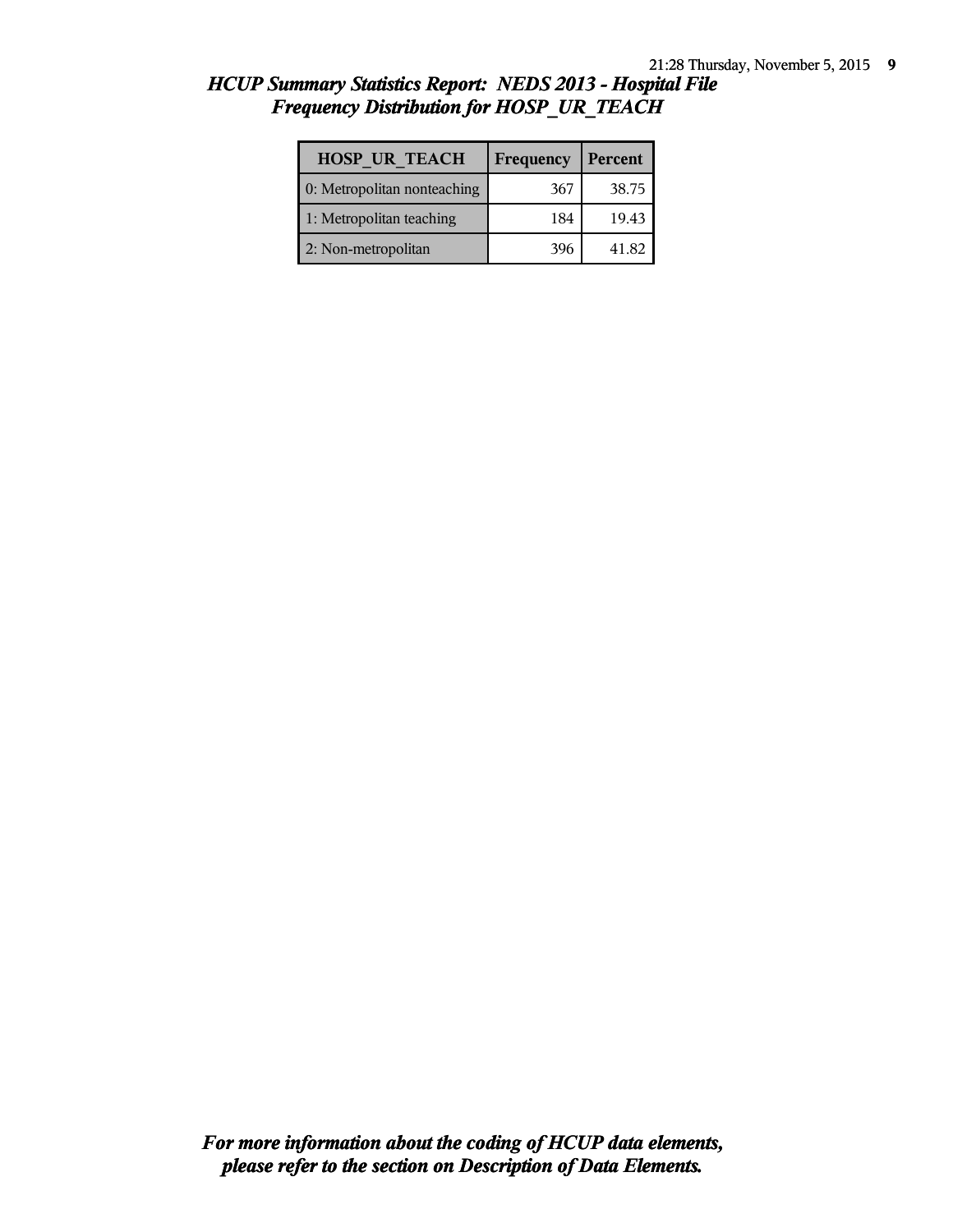## *HCUP Summary Statistics Report: NEDS 2013 - Hospital File Frequency Distribution for N\_DISC\_U*

| N DISC U   Frequency   Percent |     |        |
|--------------------------------|-----|--------|
| Non-blank                      | 947 | 100.00 |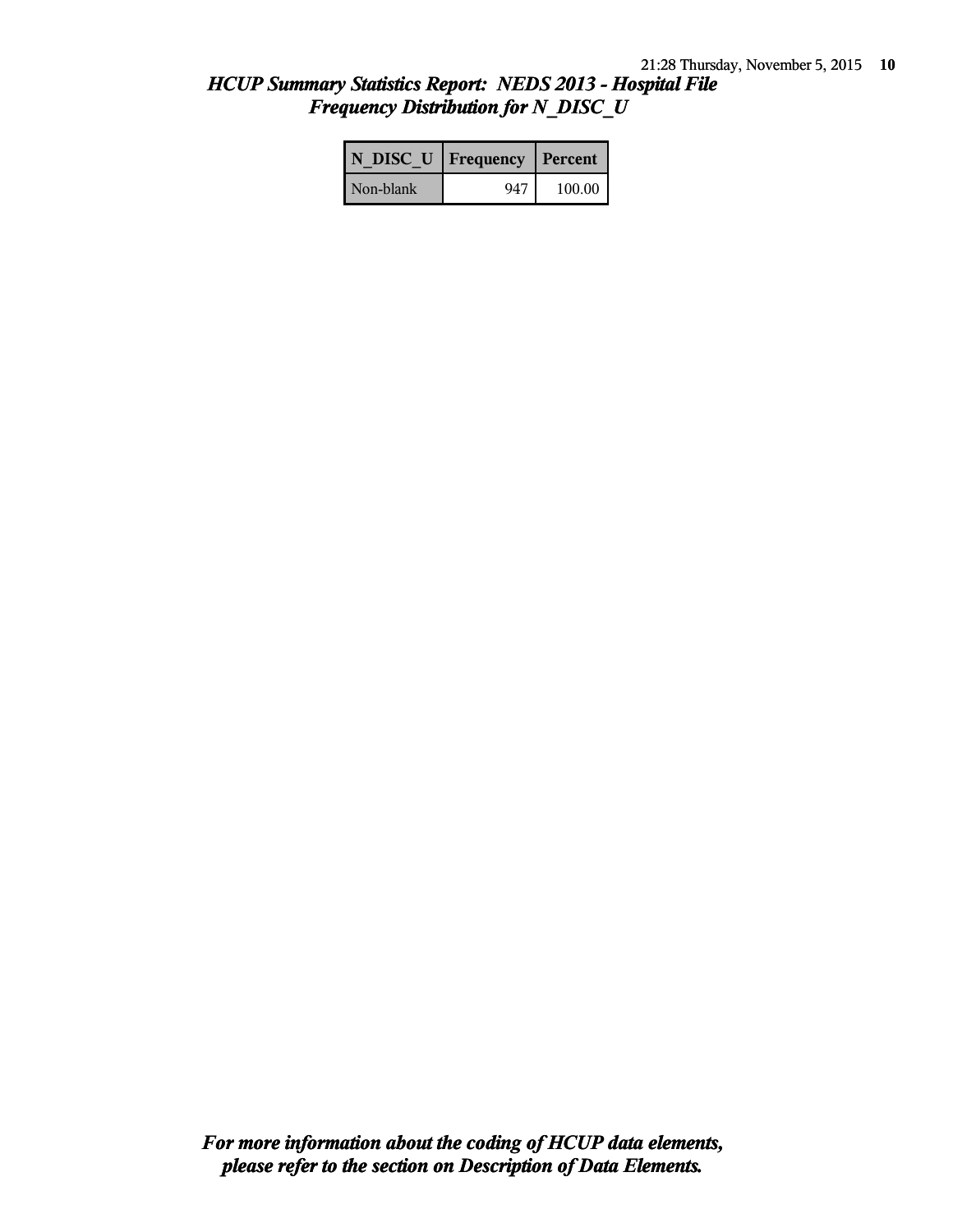## *HCUP Summary Statistics Report: NEDS 2013 - Hospital File Frequency Distribution for N\_HOSP\_U*

| N HOSP U   Frequency   Percent |     |        |
|--------------------------------|-----|--------|
| Non-blank                      | 947 | 100.00 |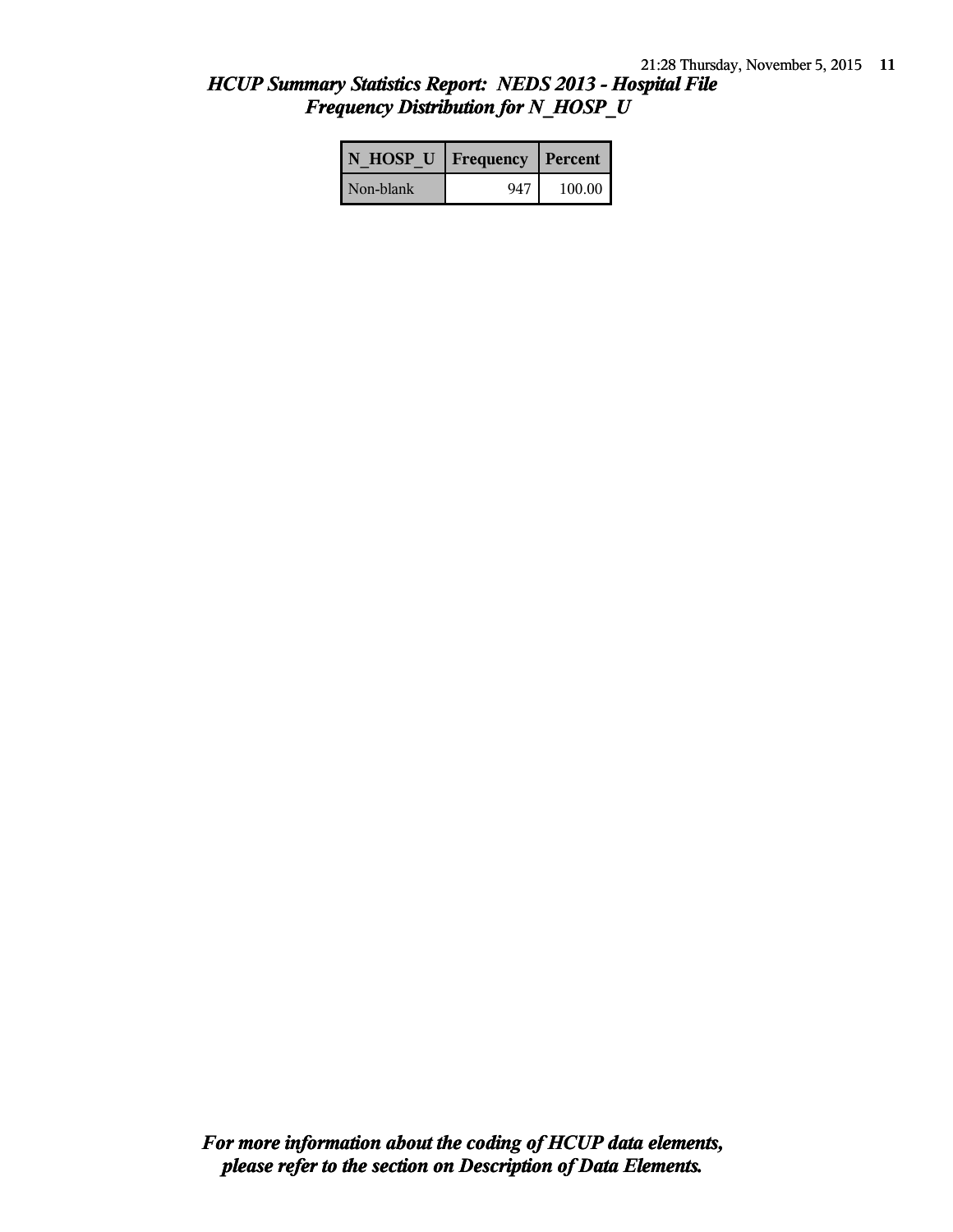## *HCUP Summary Statistics Report: NEDS 2013 - Hospital File Frequency Distribution for S\_DISC\_U*

| S DISC U   Frequency   Percent |     |        |
|--------------------------------|-----|--------|
| Non-blank                      | 947 | 100.00 |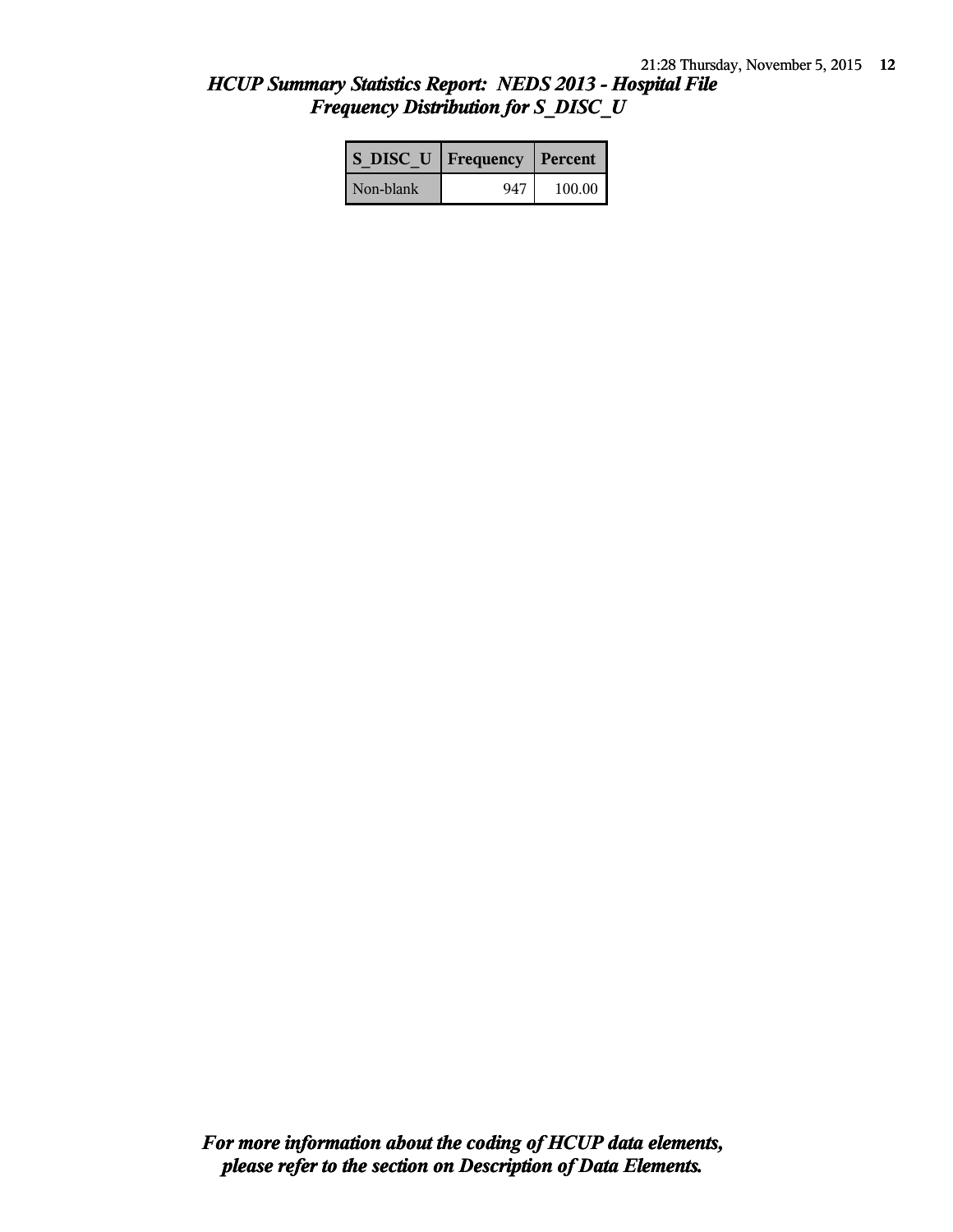## *HCUP Summary Statistics Report: NEDS 2013 - Hospital File Frequency Distribution for S\_HOSP\_U*

| S HOSP U   Frequency   Percent |     |        |
|--------------------------------|-----|--------|
| Non-blank                      | 947 | 100.00 |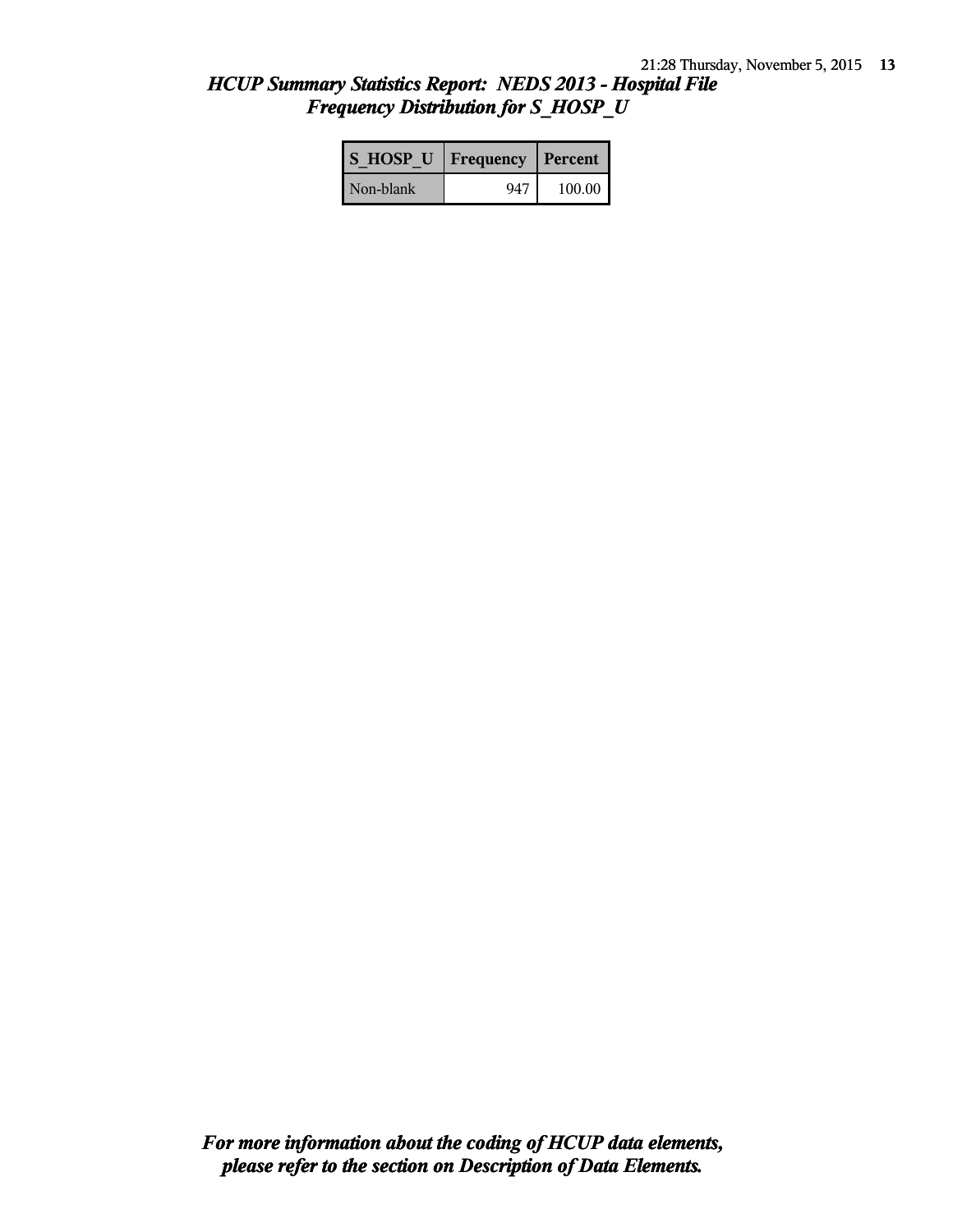## *HCUP Summary Statistics Report: NEDS 2013 - Hospital File Frequency Distribution for TOTAL\_EDVISITS*

| <b>TOTAL EDVISITS   Frequency   Percent  </b> |     |        |
|-----------------------------------------------|-----|--------|
| l Non-blank                                   | 947 | 100.00 |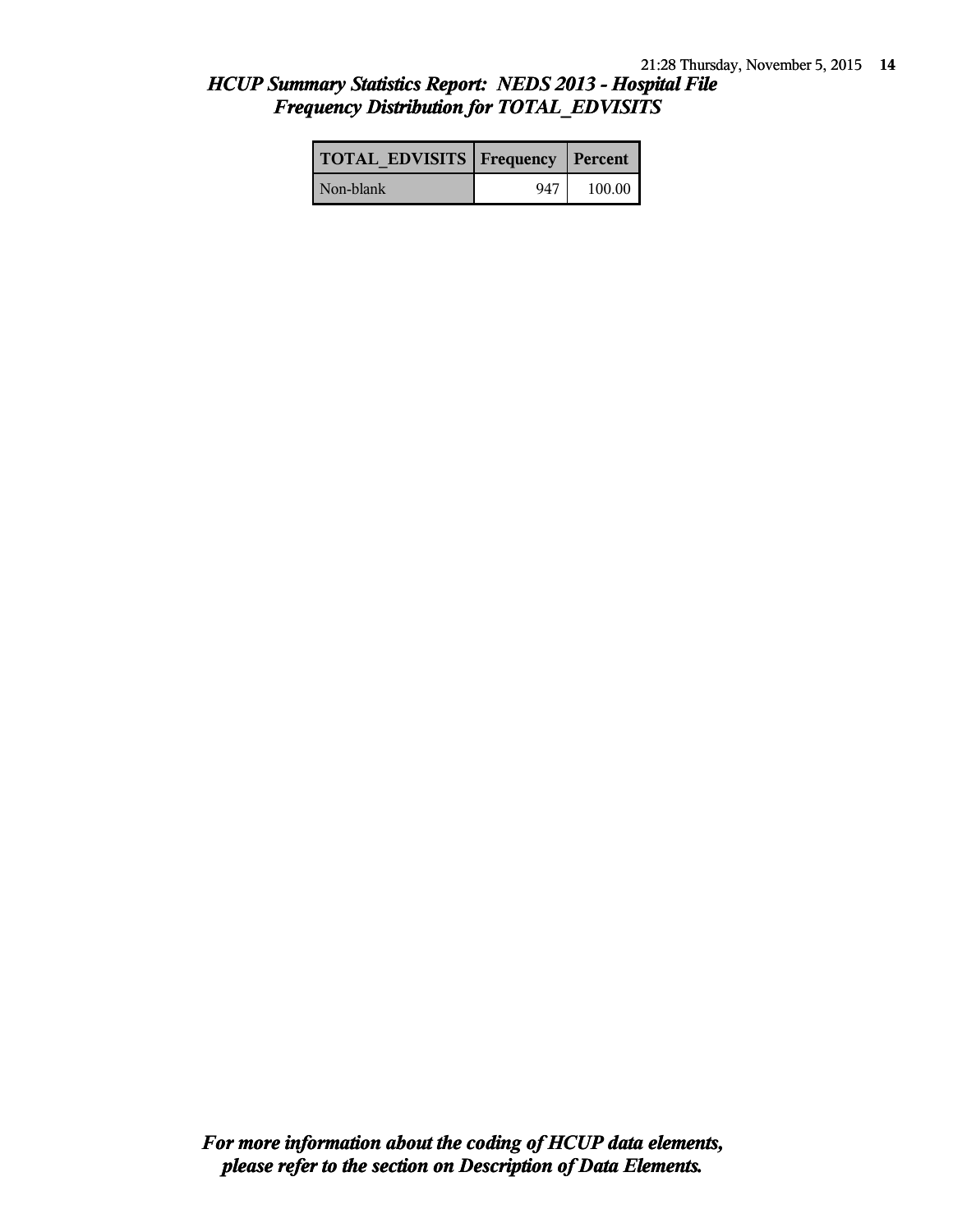## *HCUP Summary Statistics Report: NEDS 2013 - Hospital File Frequency Distribution for YEAR*

|      | <b>YEAR</b> Frequency | l Percent |
|------|-----------------------|-----------|
| 2013 | 947                   | 100.00    |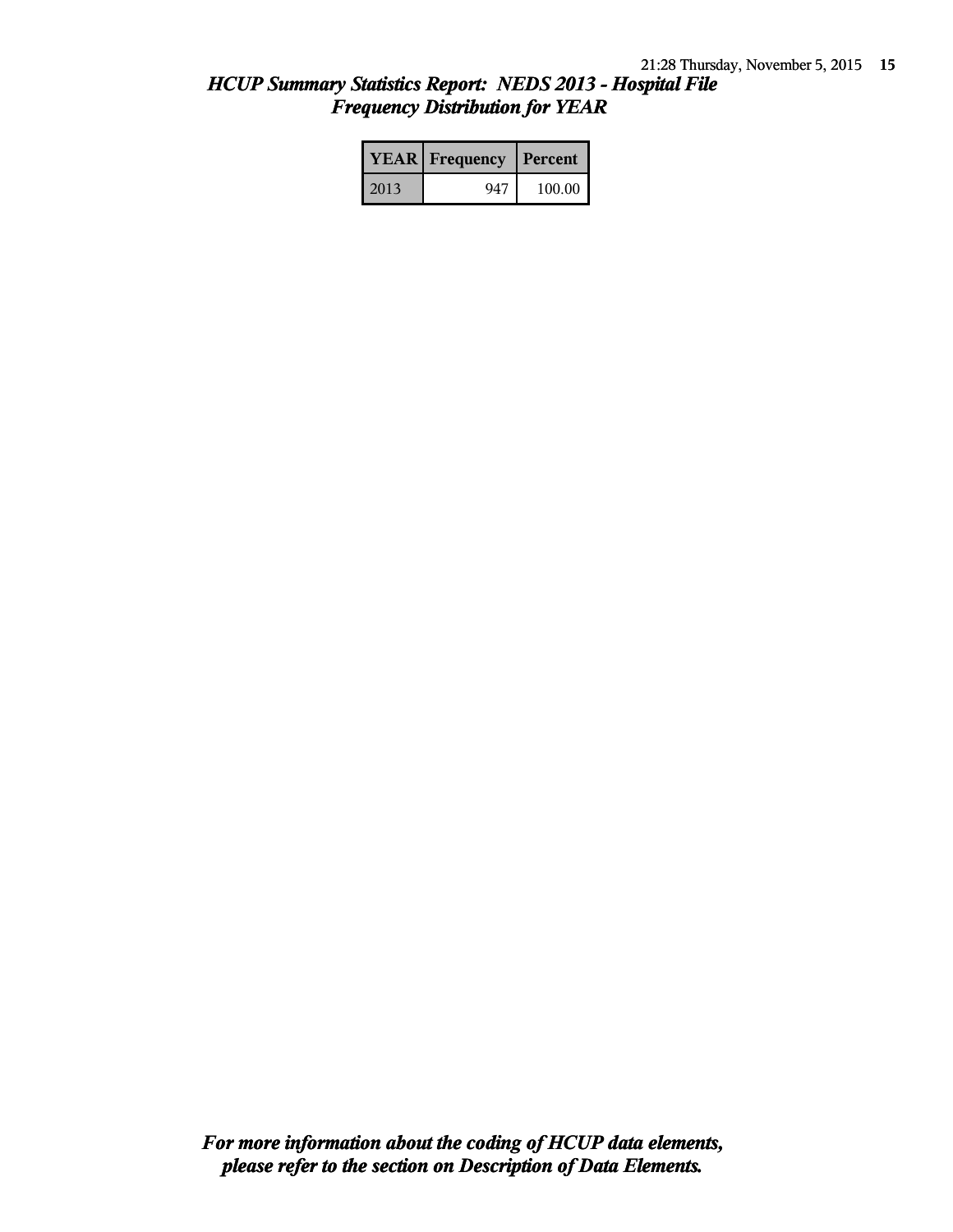| <b>Moments</b>         |            |                         |            |
|------------------------|------------|-------------------------|------------|
| N                      | 947        | <b>Sum Weights</b>      |            |
| Mean                   | 4.77568517 | <b>Sum Observations</b> | 4522.57385 |
| <b>Std Deviation</b>   | 1.27525678 | Variance                | 1.62627985 |
| <b>Skewness</b>        | 3.17867812 | <b>Kurtosis</b>         | 31.9241283 |
| <b>Uncorrected SS</b>  | 23136.8496 | <b>Corrected SS</b>     | 1538.46074 |
| <b>Coeff Variation</b> | 26.7031166 | <b>Std Error Mean</b>   | 0.04144028 |

#### *Variable: DISCWT (Weight to ED Visits in AHA universe)*

| <b>Basic Statistical Measures</b> |          |                            |          |
|-----------------------------------|----------|----------------------------|----------|
| Location                          |          | <b>Variability</b>         |          |
| Mean                              | 4.775685 | <b>Std Deviation</b>       | 1.27526  |
| <b>Median</b>                     | 4.710904 | <b>Variance</b>            | 1.62628  |
| Mode                              | 5.424227 | Range                      | 16.91438 |
|                                   |          | <b>Interquartile Range</b> | 1.26407  |

| <b>Tests for Location: Mu0=0</b> |                             |                       |                     |         |
|----------------------------------|-----------------------------|-----------------------|---------------------|---------|
| <b>Test</b>                      | <b>Statistic</b><br>p Value |                       |                     |         |
| <b>Student's t</b>               |                             | 115.2426   $Pr >  t $ |                     | < 0.001 |
| <b>Sign</b>                      | M                           |                       | 473.5 $ Pr \ge  M $ | < 0.001 |
| <b>Signed Rank</b>               |                             | 224439                | $Pr \geq  S $       | < 0.001 |

| <b>Quantiles (Definition 5)</b> |          |  |
|---------------------------------|----------|--|
| Level<br>Quantile               |          |  |
| $100\%$ Max                     | 18.97167 |  |
| 99%                             | 8.00387  |  |
| 95%                             | 6.46103  |  |
| 90%                             | 6.16152  |  |
| 75% Q3                          | 5.42423  |  |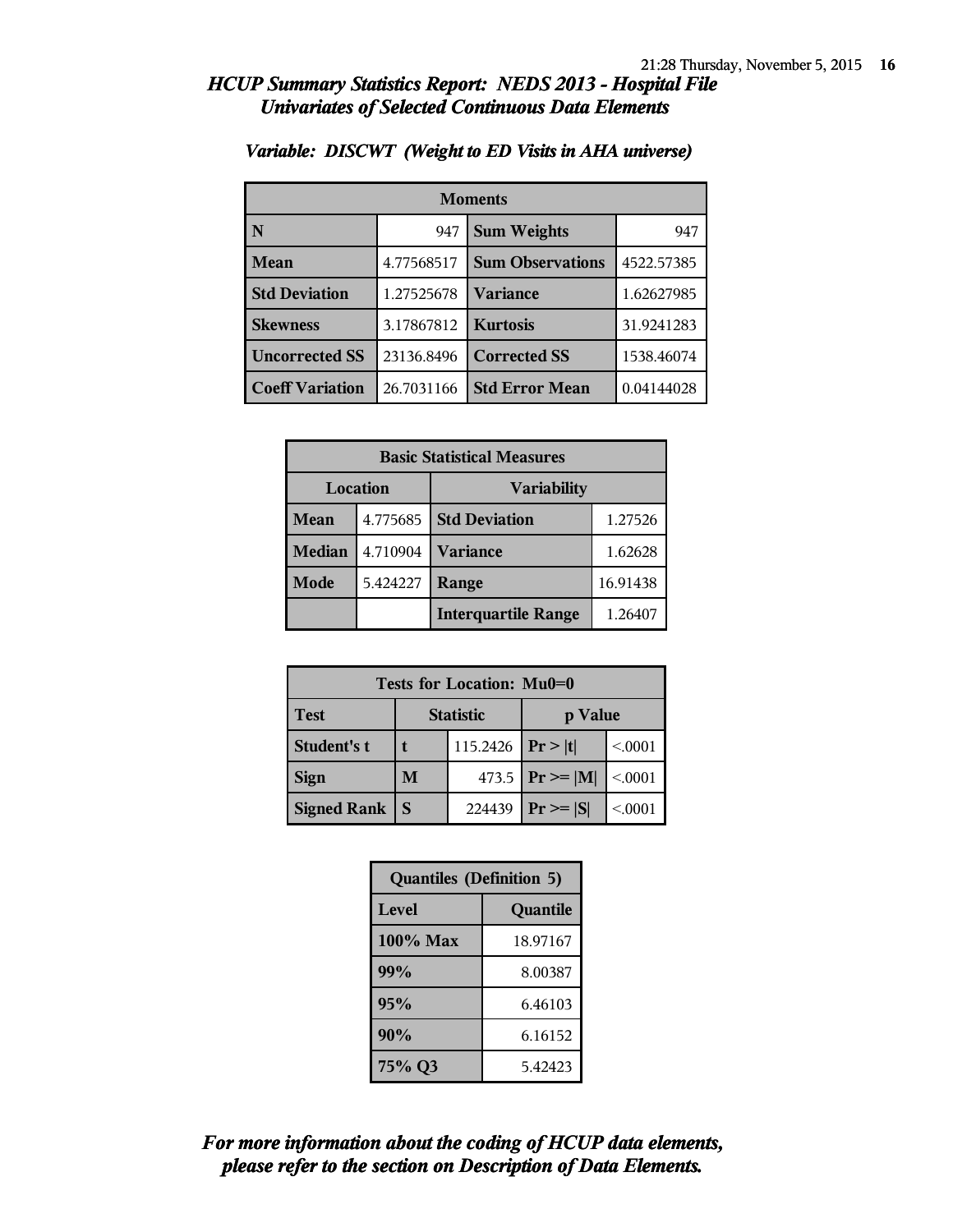| <b>Quantiles (Definition 5)</b> |          |  |
|---------------------------------|----------|--|
| Level                           | Quantile |  |
| 50% Median                      | 4.71090  |  |
| 25% Q1                          | 4.16016  |  |
| 10%                             | 3.49806  |  |
| 5%                              | 3.00615  |  |
| $1\%$                           | 2.59211  |  |
| $0\%$ Min                       | 2.05730  |  |

*Variable: DISCWT (Weight to ED Visits in AHA universe)*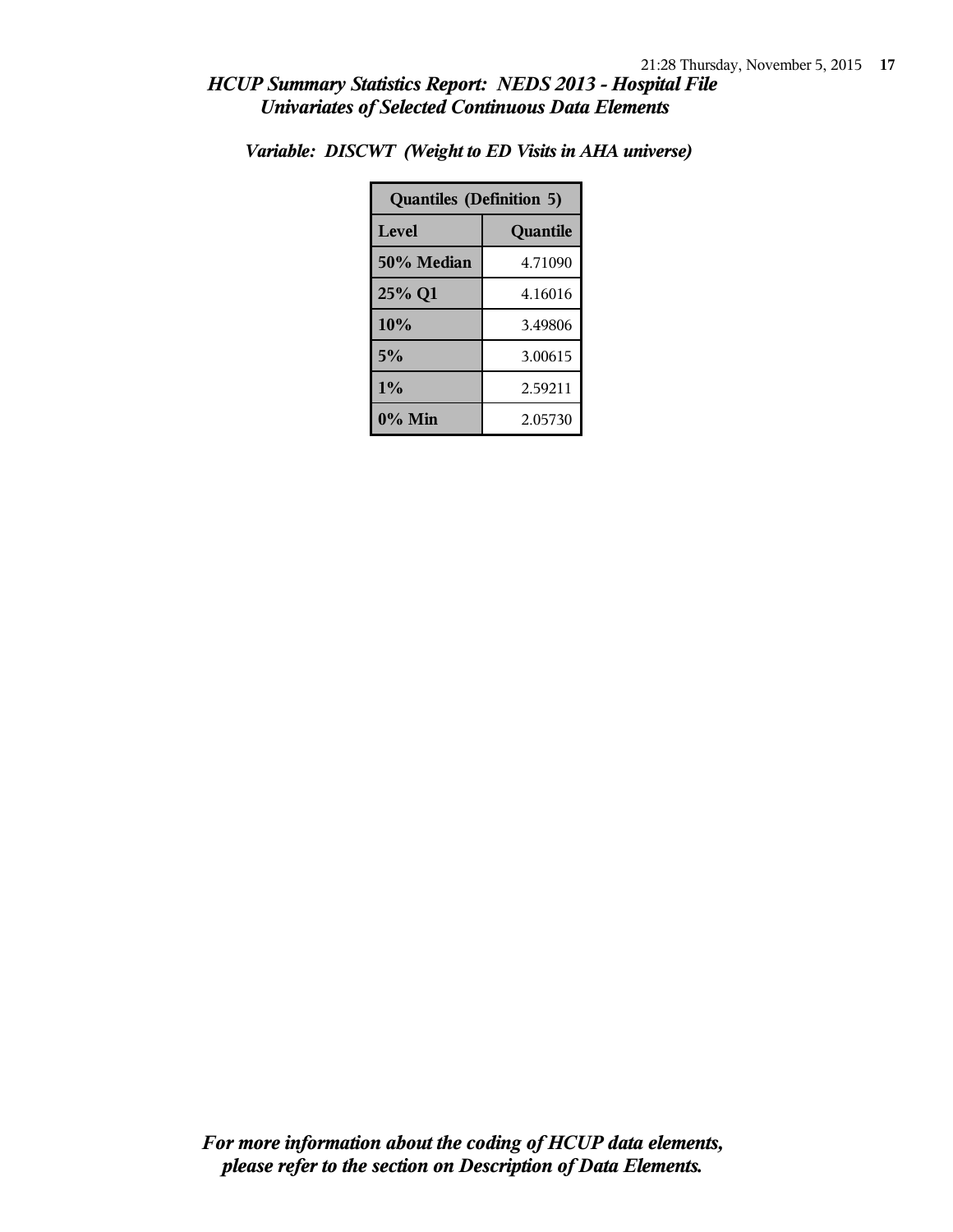| <b>Moments</b>         |            |                           |            |
|------------------------|------------|---------------------------|------------|
| N                      | 947        | <b>Sum Weights</b><br>947 |            |
| <b>Mean</b>            | 4.88278775 | <b>Sum Observations</b>   | 4624       |
| <b>Std Deviation</b>   | 0.72170982 | <b>Variance</b>           | 0.52086506 |
| <b>Skewness</b>        | 12.900968  | <b>Kurtosis</b>           | 232.098377 |
| <b>Uncorrected SS</b>  | 23070.7489 | <b>Corrected SS</b>       | 492.73835  |
| <b>Coeff Variation</b> | 14.780692  | <b>Std Error Mean</b>     | 0.02345242 |

#### *Variable: HOSPWT (Weight to hospitals in AHA universe)*

| <b>Basic Statistical Measures</b> |          |                            |          |
|-----------------------------------|----------|----------------------------|----------|
| Location                          |          | <b>Variability</b>         |          |
| <b>Mean</b>                       | 4.882788 | <b>Std Deviation</b>       | 0.72171  |
| <b>Median</b>                     | 4.888889 | <b>Variance</b>            | 0.52087  |
| Mode                              | 5.000000 | Range                      | 15.50000 |
|                                   |          | <b>Interquartile Range</b> | 0.14336  |

| <b>Tests for Location: Mu0=0</b> |                             |          |                     |         |
|----------------------------------|-----------------------------|----------|---------------------|---------|
| <b>Test</b>                      | <b>Statistic</b><br>p Value |          |                     |         |
| <b>Student's t</b>               |                             | 208.1998 | Pr> t               | < 0.001 |
| <b>Sign</b>                      | M                           |          | 473.5 $ Pr \ge  M $ | < 0.001 |
| <b>Signed Rank</b>               | S                           | 224439   | $Pr \geq  S $       | < 0.001 |

| <b>Quantiles (Definition 5)</b> |          |  |
|---------------------------------|----------|--|
| Level<br>Quantile               |          |  |
| $100\%$ Max                     | 18.00000 |  |
| 99%                             | 5.76471  |  |
| 95%                             | 5.00000  |  |
| 90%                             | 5.00000  |  |
| 75% Q3                          | 4.96154  |  |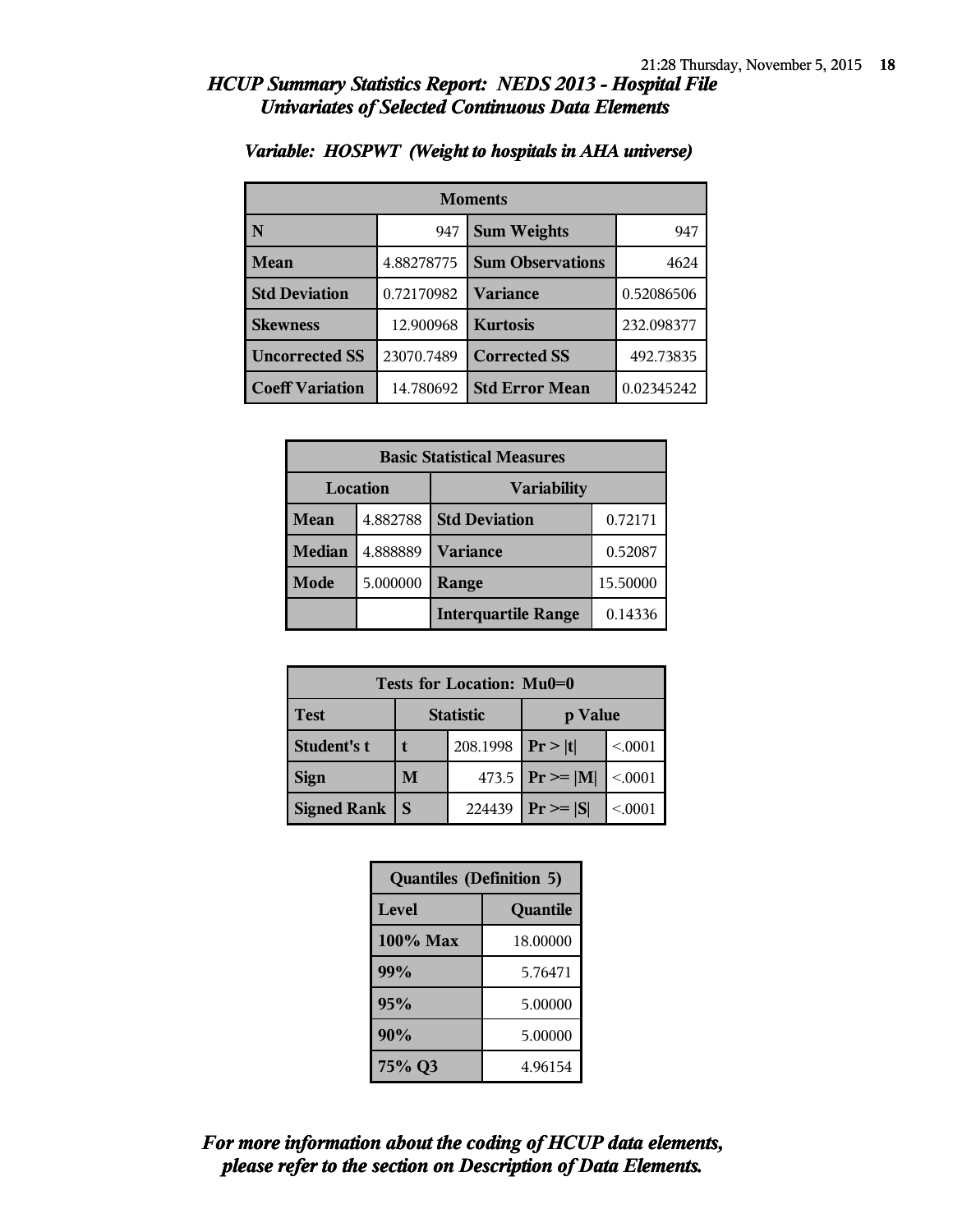| <b>Quantiles (Definition 5)</b> |          |  |
|---------------------------------|----------|--|
| Level                           | Quantile |  |
| 50% Median                      | 4.88889  |  |
| 25% Q1                          | 4.81818  |  |
| 10%                             | 4.60000  |  |
| 5%                              | 4.33333  |  |
| $1\%$                           | 3.50000  |  |
| $0\%$ Min                       | 2.50000  |  |

*Variable: HOSPWT (Weight to hospitals in AHA universe)*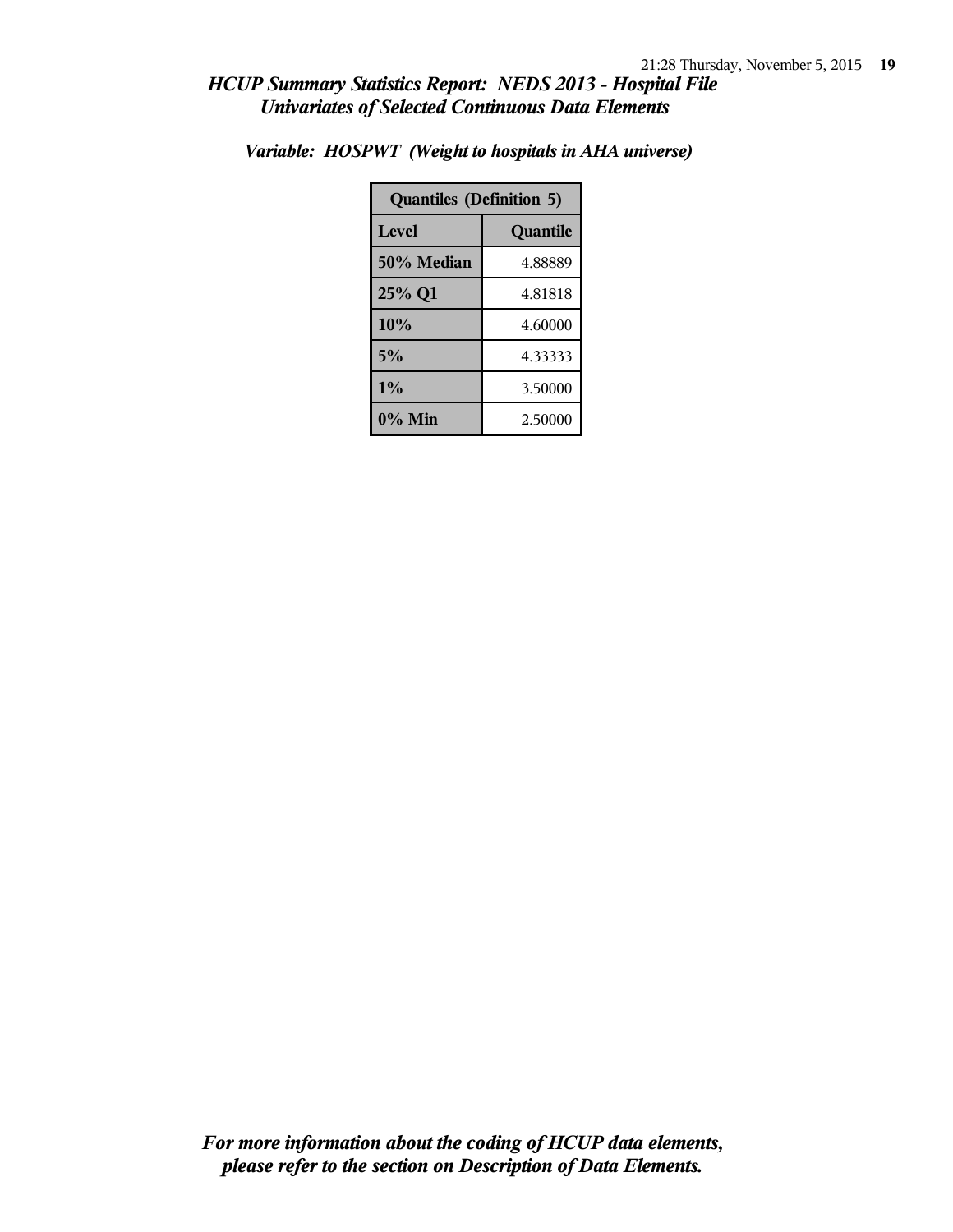| <b>Moments</b>         |            |                         |             |  |
|------------------------|------------|-------------------------|-------------|--|
| N                      | 947        | <b>Sum Weights</b>      | 947         |  |
| <b>Mean</b>            | 2249024.91 | <b>Sum Observations</b> | 2129826589  |  |
| <b>Std Deviation</b>   | 1460311.56 | Variance                | 2.13251E12  |  |
| <b>Skewness</b>        | 0.71671374 | <b>Kurtosis</b>         | $-0.353376$ |  |
| <b>Uncorrected SS</b>  | 6.80739E15 | <b>Corrected SS</b>     | 2.01735E15  |  |
| <b>Coeff Variation</b> | 64.9308753 | <b>Std Error Mean</b>   | 47453.7495  |  |

#### *Variable: N\_DISC\_U (Number of AHA universe ED visits in NEDS\_STRATUM)*

| <b>Basic Statistical Measures</b>     |         |                                 |            |  |
|---------------------------------------|---------|---------------------------------|------------|--|
| <b>Location</b><br><b>Variability</b> |         |                                 |            |  |
| Mean                                  | 2249025 | <b>Std Deviation</b><br>1460312 |            |  |
| <b>Median</b>                         | 1868865 | <b>Variance</b>                 | 2.13251E12 |  |
| Mode                                  | 1386785 | Range                           | 5510499    |  |
|                                       |         | <b>Interquartile Range</b>      | 2381079    |  |

| Tests for Location: Mu0=0                  |   |          |                     |         |  |
|--------------------------------------------|---|----------|---------------------|---------|--|
| <b>Statistic</b><br><b>Test</b><br>p Value |   |          |                     |         |  |
| Student's t                                |   | 47.39404 | Pr >  t             | < 0.001 |  |
| <b>Sign</b>                                | M |          | 473.5 $ Pr \ge  M $ | < 0.001 |  |
| <b>Signed Rank</b>                         |   | 224439   | $ Pr \ge =  S $     | < 0.001 |  |

| <b>Quantiles (Definition 5)</b> |         |  |
|---------------------------------|---------|--|
| Level<br>Quantile               |         |  |
| $100\%$ Max                     | 5611681 |  |
| 99%                             | 5611681 |  |
| 95%                             | 5603003 |  |
| 90%<br>4301865                  |         |  |
| 75% Q3                          | 3437175 |  |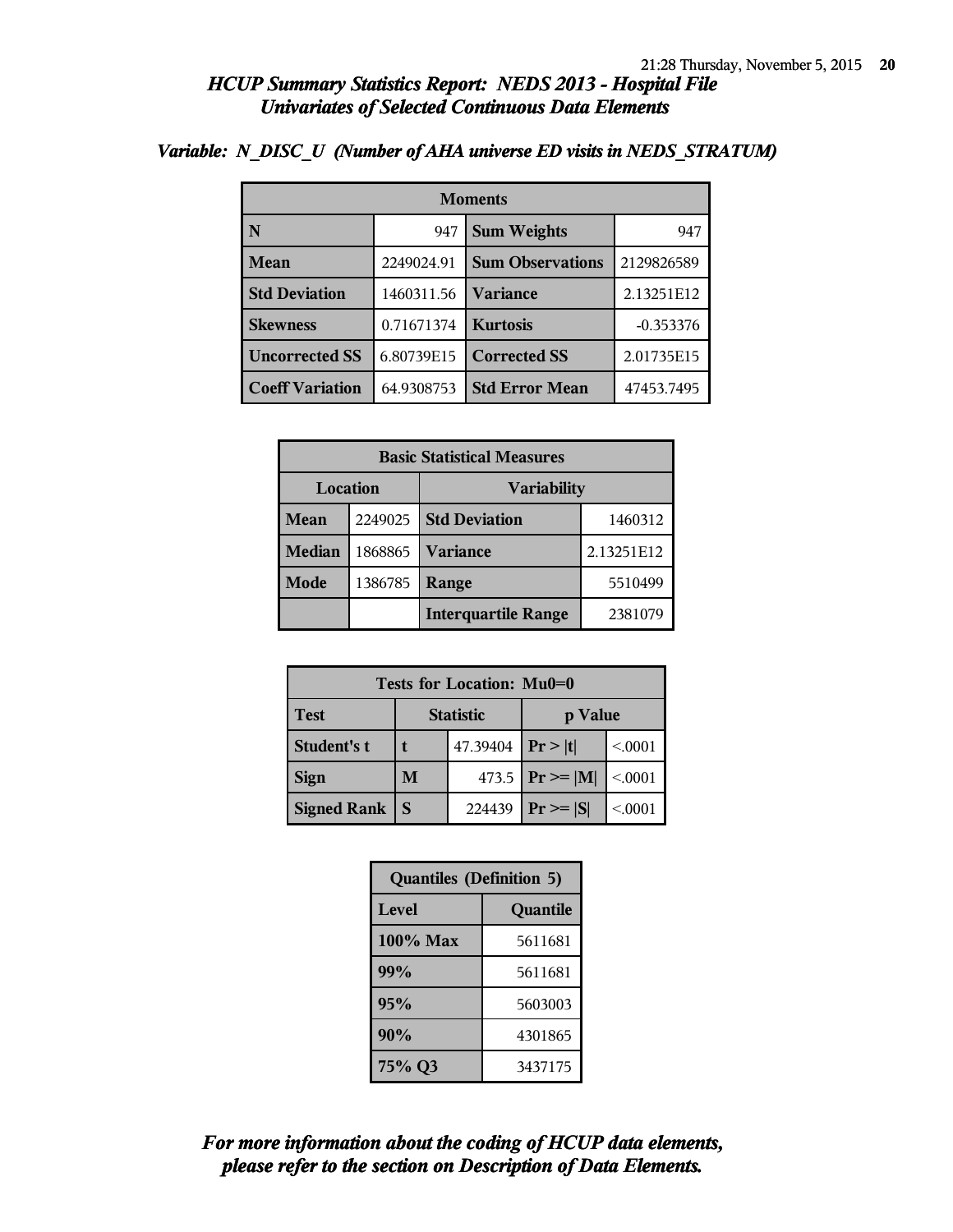*Variable: N\_DISC\_U (Number of AHA universe ED visits in NEDS\_STRATUM)*

| <b>Quantiles (Definition 5)</b> |          |  |
|---------------------------------|----------|--|
| Level                           | Quantile |  |
| 50% Median                      | 1868865  |  |
| 25% Q1                          | 1056096  |  |
| 10%                             | 688294   |  |
| 5%                              | 397955   |  |
| 1%                              | 176618   |  |
| $0\%$ Min                       | 101182   |  |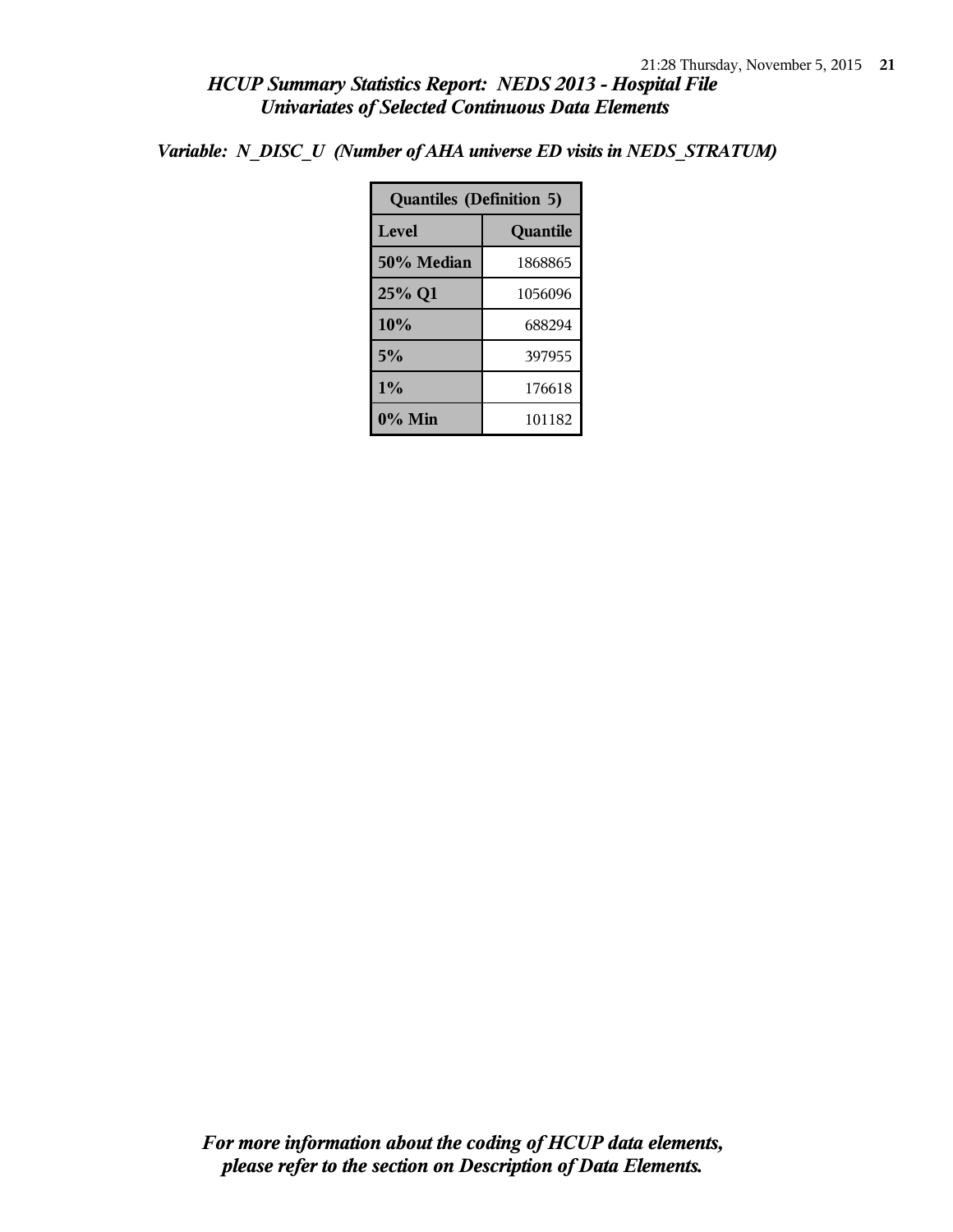| <b>Moments</b>         |            |                         |              |
|------------------------|------------|-------------------------|--------------|
|                        | 947        | <b>Sum Weights</b>      | 947          |
| Mean                   | 109.093981 | <b>Sum Observations</b> | 103312       |
| <b>Std Deviation</b>   | 70.2169444 | <b>Variance</b>         | 4930.41928   |
| <b>Skewness</b>        | 0.44238775 | <b>Kurtosis</b>         | $-0.7723488$ |
| <b>Uncorrected SS</b>  | 15934894   | <b>Corrected SS</b>     | 4664176.64   |
| <b>Coeff Variation</b> | 64.3637199 | <b>Std Error Mean</b>   | 2.2817441    |

#### *Variable: N\_HOSP\_U (Number of AHA universe hospitals in NEDS\_STRATUM)*

| <b>Basic Statistical Measures</b> |          |                            |           |
|-----------------------------------|----------|----------------------------|-----------|
| Location<br><b>Variability</b>    |          |                            |           |
| Mean                              | 109.0940 | <b>Std Deviation</b>       | 70.21694  |
| <b>Median</b>                     | 98.0000  | <b>Variance</b>            | 4930      |
| Mode                              | 258.0000 | Range                      | 253.00000 |
|                                   |          | <b>Interquartile Range</b> | 131.00000 |

| Tests for Location: Mu0=0 |                             |                    |                     |         |  |  |
|---------------------------|-----------------------------|--------------------|---------------------|---------|--|--|
| <b>Test</b>               | <b>Statistic</b><br>p Value |                    |                     |         |  |  |
| Student's t               |                             | 47.81166 $ Pr> t $ |                     | < 0.001 |  |  |
| <b>Sign</b>               | M                           |                    | 473.5 $ Pr \ge  M $ | < 0.001 |  |  |
| <b>Signed Rank</b>        |                             | 224439             | $ Pr \ge  S $       | < 0.001 |  |  |

| <b>Quantiles (Definition 5)</b> |     |  |
|---------------------------------|-----|--|
| Level<br>Quantile               |     |  |
| $100\%$ Max                     | 258 |  |
| 99%                             | 258 |  |
| 95%                             | 258 |  |
| 90%                             | 224 |  |
| 75% Q3                          | 171 |  |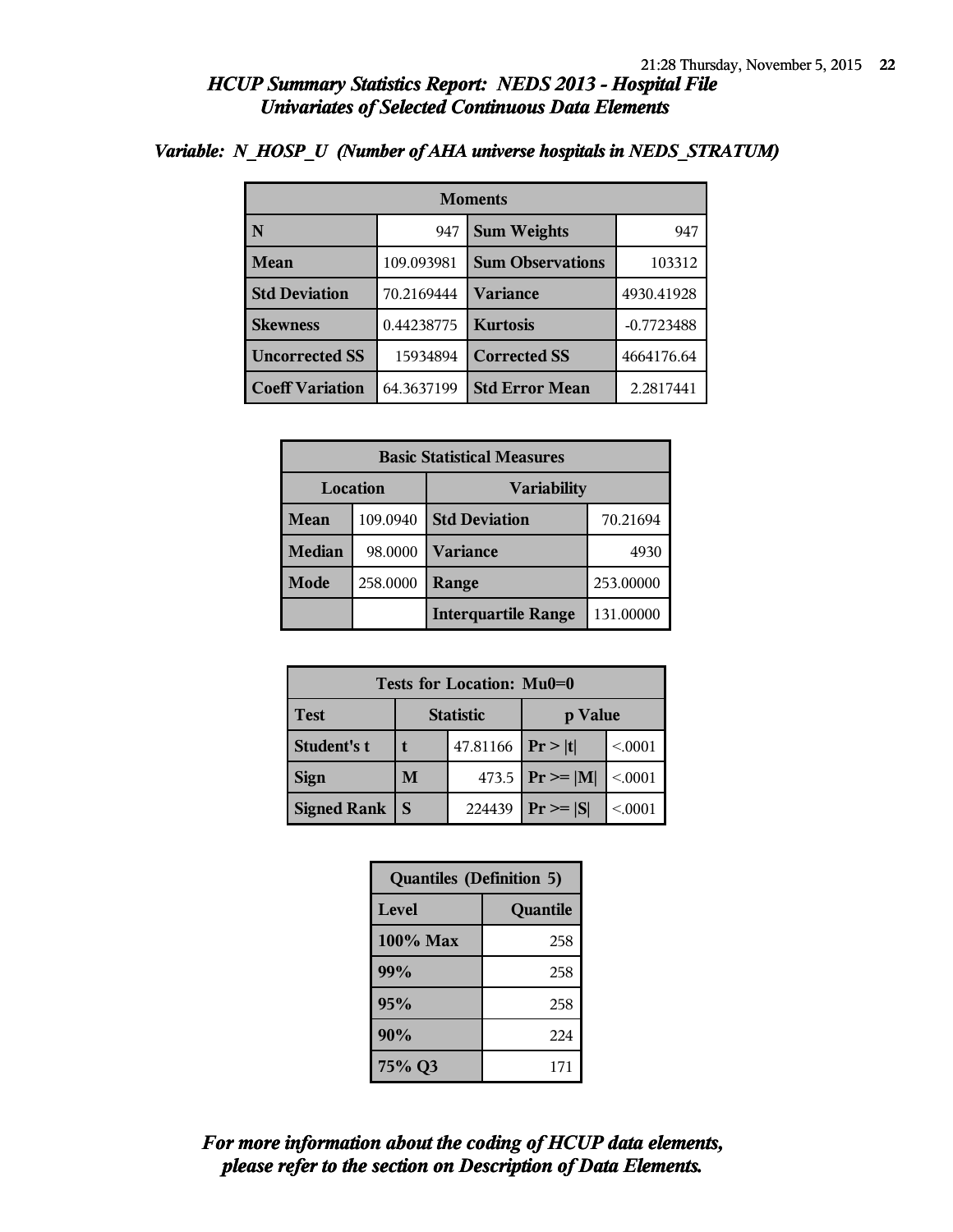*Variable: N\_HOSP\_U (Number of AHA universe hospitals in NEDS\_STRATUM)*

| <b>Quantiles (Definition 5)</b> |          |  |
|---------------------------------|----------|--|
| Level                           | Quantile |  |
| 50% Median                      | 98       |  |
| 25% Q1                          | 40       |  |
| 10%                             | 23       |  |
| 5%                              | 16       |  |
| 1%                              |          |  |
| 0% Min                          |          |  |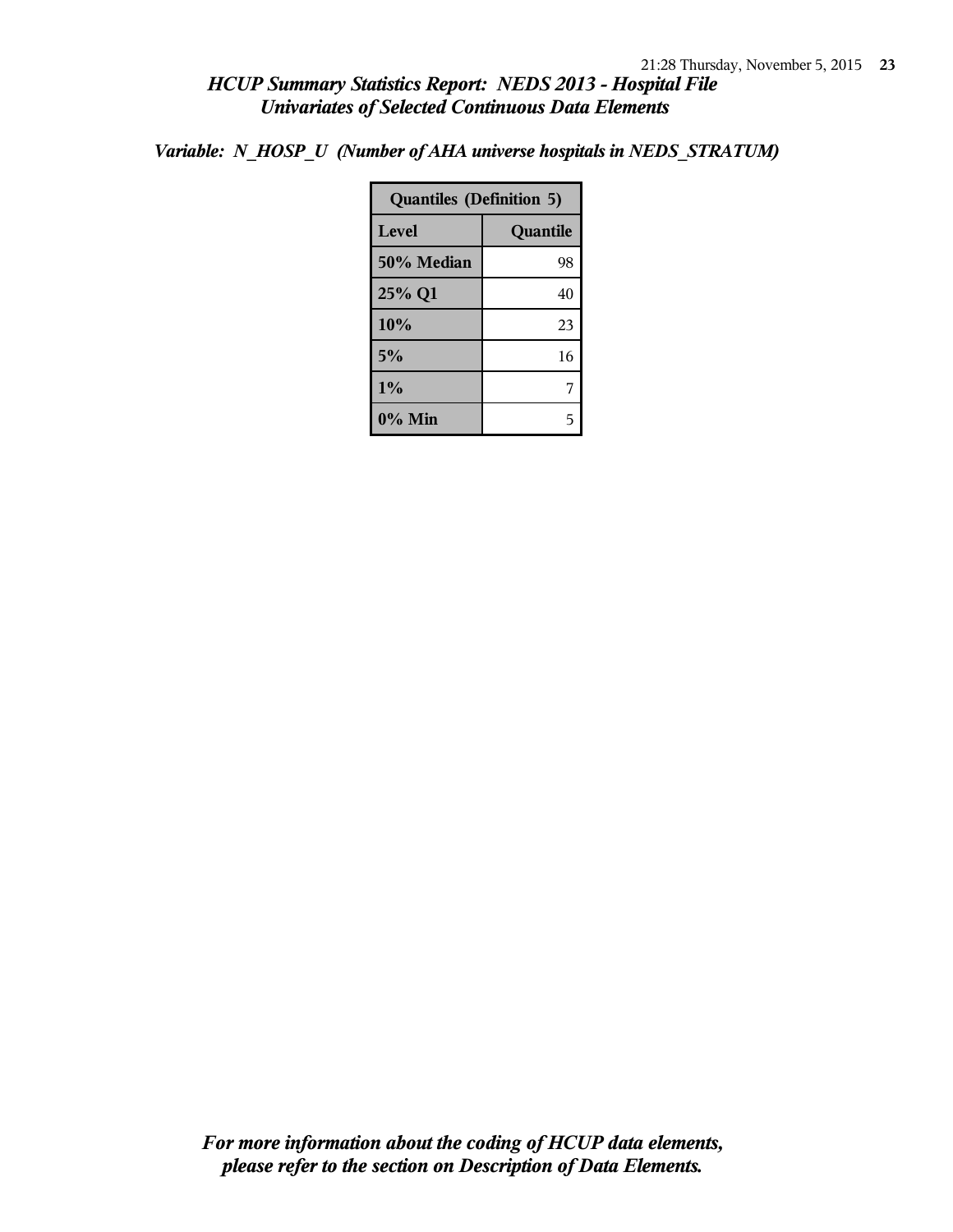| <b>Moments</b>         |            |                         |             |  |
|------------------------|------------|-------------------------|-------------|--|
|                        | 947        | <b>Sum Weights</b>      | 947         |  |
| <b>Mean</b>            | 504811.616 | <b>Sum Observations</b> | 478056600   |  |
| <b>Std Deviation</b>   | 345178.575 | <b>Variance</b>         | 1.19148E11  |  |
| <b>Skewness</b>        | 0.73880123 | <b>Kurtosis</b>         | $-0.299838$ |  |
| <b>Uncorrected SS</b>  | 3.54043E14 | <b>Corrected SS</b>     | 1.12714E14  |  |
| <b>Coeff Variation</b> | 68.3777007 | <b>Std Error Mean</b>   | 11216.7965  |  |

### *Variable: S\_DISC\_U (Number of sample discharges in NEDS\_STRATUM)*

| <b>Basic Statistical Measures</b> |          |                            |            |  |
|-----------------------------------|----------|----------------------------|------------|--|
| Location<br><b>Variability</b>    |          |                            |            |  |
| Mean                              | 504811.6 | <b>Std Deviation</b>       | 345179     |  |
| <b>Median</b>                     | 416265.0 | <b>Variance</b>            | 1.19148E11 |  |
| Mode                              | 255665.0 | Range                      | 1355740    |  |
|                                   |          | <b>Interquartile Range</b> | 577891     |  |

| Tests for Location: Mu0=0                  |   |          |                     |         |  |  |
|--------------------------------------------|---|----------|---------------------|---------|--|--|
| <b>Statistic</b><br><b>Test</b><br>p Value |   |          |                     |         |  |  |
| Student's t                                |   | 45.00497 | Pr >  t             | < 0.001 |  |  |
| <b>Sign</b>                                | M |          | 473.5 $ Pr \ge  M $ | < .0001 |  |  |
| <b>Signed Rank</b>                         |   | 224439   | $Pr \geq  S $       | < 0.001 |  |  |

| <b>Quantiles (Definition 5)</b> |         |  |  |
|---------------------------------|---------|--|--|
| Level<br>Quantile               |         |  |  |
| $100\%$ Max                     | 1371134 |  |  |
| 99%                             | 1371134 |  |  |
| 95%                             | 1189369 |  |  |
| 90%                             | 899739  |  |  |
| 75% Q3                          | 804080  |  |  |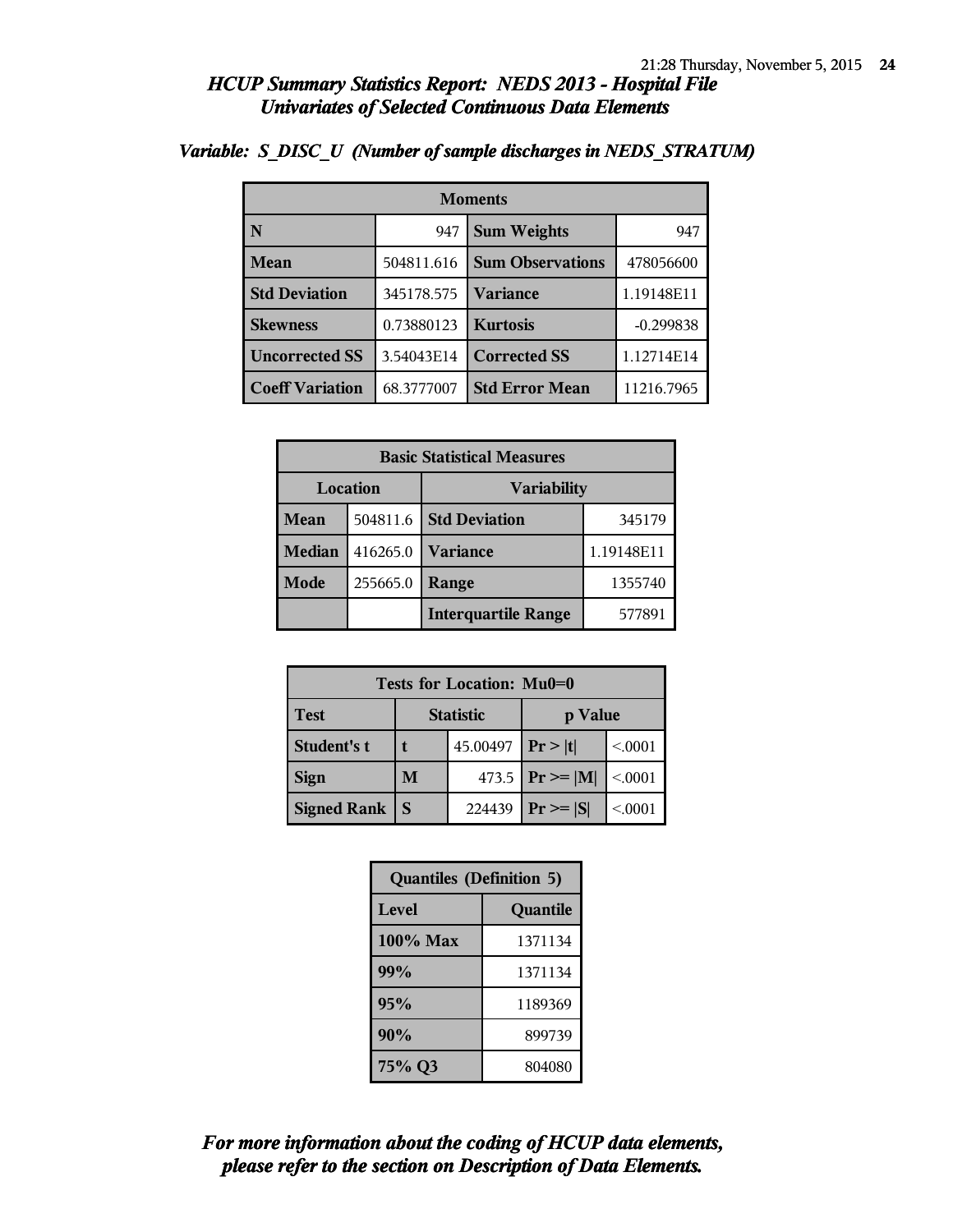*Variable: S\_DISC\_U (Number of sample discharges in NEDS\_STRATUM)*

| <b>Quantiles (Definition 5)</b> |        |  |
|---------------------------------|--------|--|
| Level<br>Quantile               |        |  |
| 50% Median                      | 416265 |  |
| 25% Q1                          | 226189 |  |
| 10%                             | 134623 |  |
| 5%                              | 63735  |  |
| $1\%$                           | 40298  |  |
| 0% Min<br>15394                 |        |  |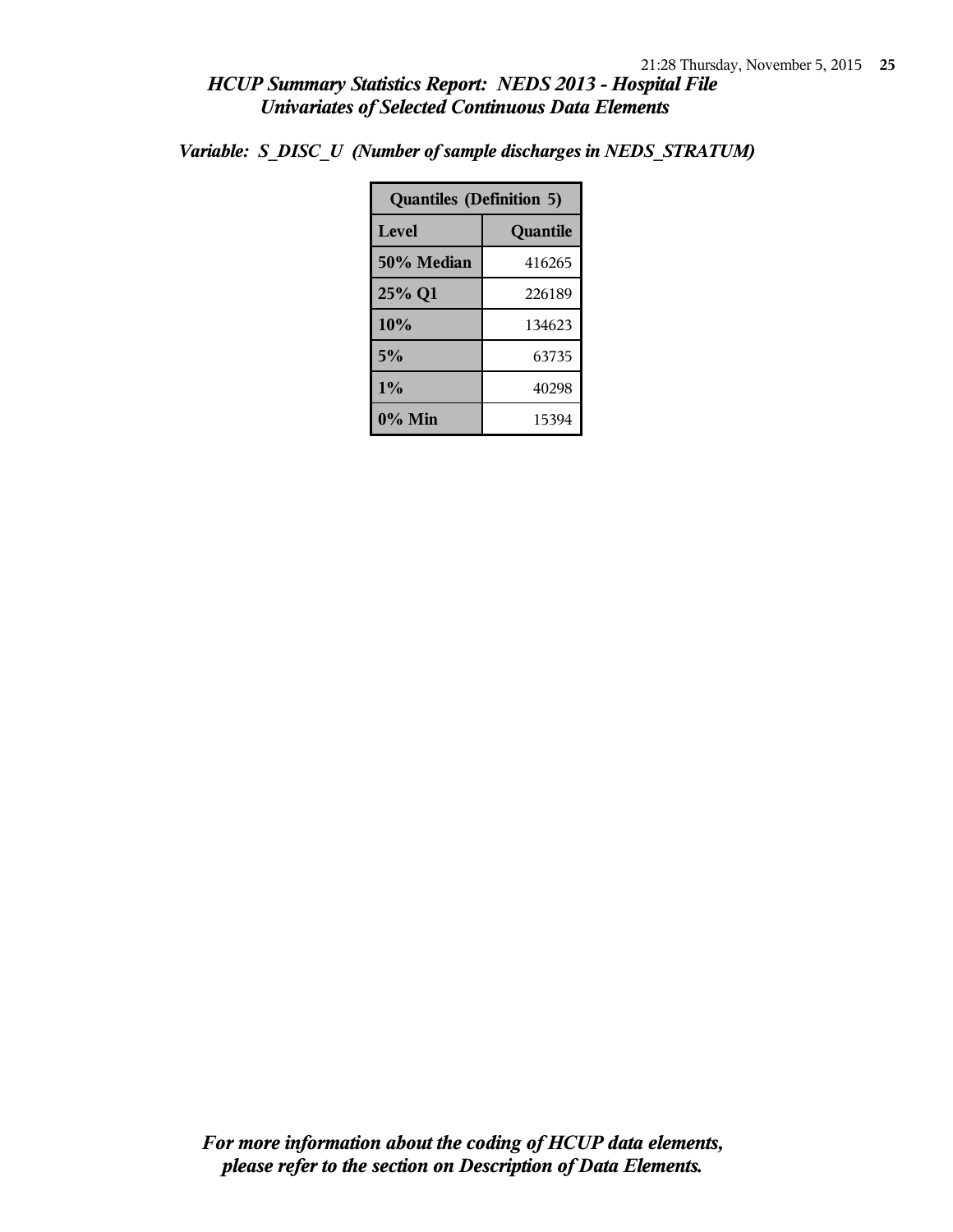| <b>Moments</b>                     |            |                         |              |  |  |
|------------------------------------|------------|-------------------------|--------------|--|--|
| N                                  | 947        | <b>Sum Weights</b>      | 947          |  |  |
| Mean                               | 22.1425554 | <b>Sum Observations</b> | 20969        |  |  |
| <b>Std Deviation</b><br>14.0627465 |            | <b>Variance</b>         | 197.76084    |  |  |
| <b>Skewness</b>                    | 0.44069317 | <b>Kurtosis</b>         | $-0.7787526$ |  |  |
| <b>Uncorrected SS</b><br>651389    |            | <b>Corrected SS</b>     | 187081.755   |  |  |
| <b>Coeff Variation</b>             | 63.5100433 | <b>Std Error Mean</b>   | 0.45697786   |  |  |

#### *Variable: S\_HOSP\_U (Number of sample hospitals in NEDS\_STRATUM)*

| <b>Basic Statistical Measures</b> |          |                            |           |  |
|-----------------------------------|----------|----------------------------|-----------|--|
| Location<br><b>Variability</b>    |          |                            |           |  |
| Mean                              | 22.14256 | <b>Std Deviation</b>       | 14.06275  |  |
| <b>Median</b>                     | 18.00000 | <b>Variance</b>            | 197.76084 |  |
| Mode                              | 18.00000 | Range                      | 50.00000  |  |
|                                   |          | <b>Interquartile Range</b> | 27.00000  |  |

| Tests for Location: Mu0=0 |                             |        |                     |         |  |  |
|---------------------------|-----------------------------|--------|---------------------|---------|--|--|
| <b>Test</b>               | <b>Statistic</b><br>p Value |        |                     |         |  |  |
| Student's t               | 48.45433   $Pr >  t $       |        |                     | < 0.001 |  |  |
| <b>Sign</b>               | M                           |        | 473.5 $ Pr \ge  M $ | < 0.001 |  |  |
| <b>Signed Rank</b>        |                             | 224439 | $Pr \geq  S $       | < 0.001 |  |  |

| <b>Quantiles (Definition 5)</b> |          |  |  |
|---------------------------------|----------|--|--|
| Level                           | Quantile |  |  |
| $100\%$ Max                     | 52       |  |  |
| 99%                             | 52       |  |  |
| 95%                             | 52       |  |  |
| 90%                             | 45       |  |  |
| 75% Q3                          | 35       |  |  |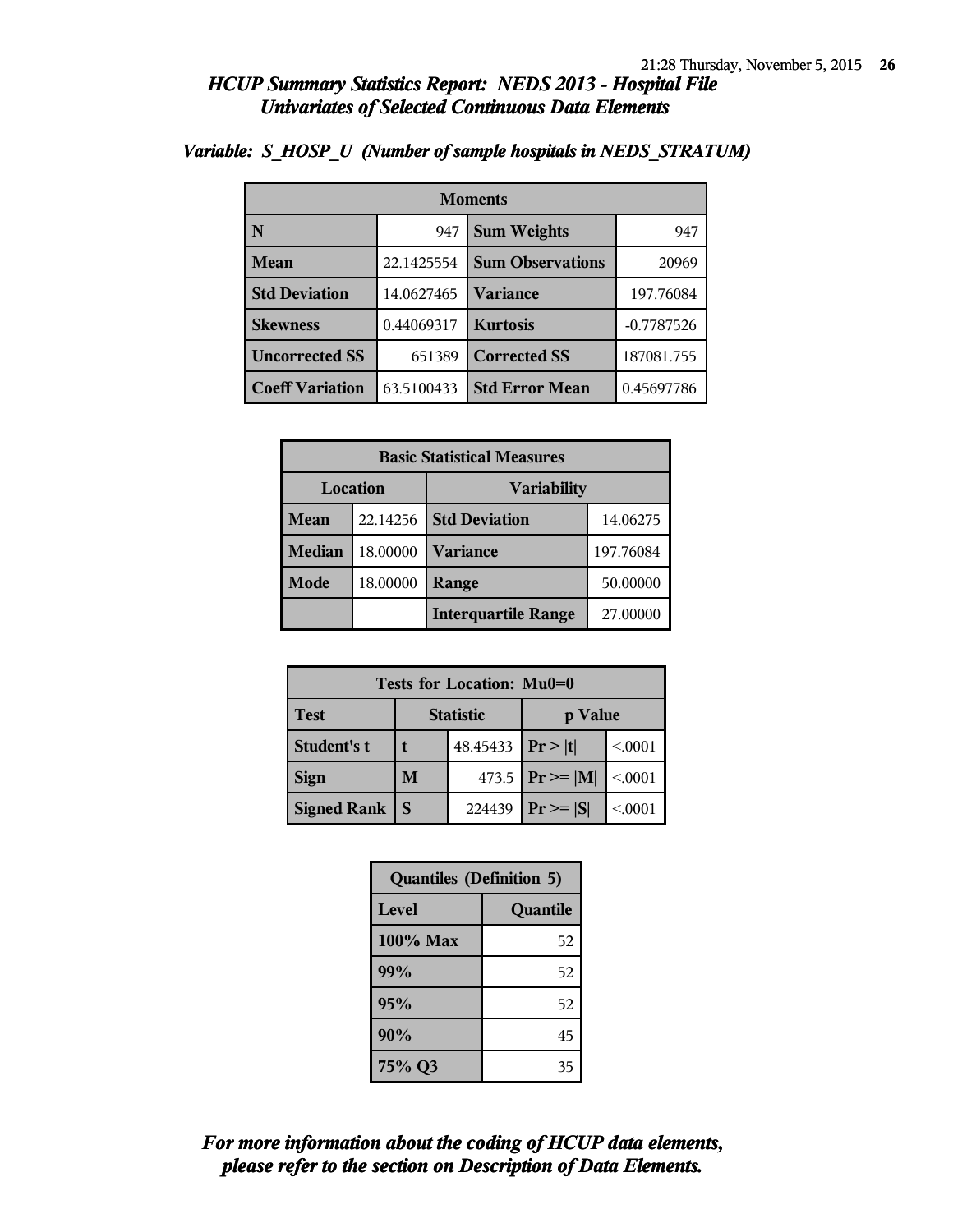*Variable: S\_HOSP\_U (Number of sample hospitals in NEDS\_STRATUM)*

| <b>Quantiles (Definition 5)</b> |          |  |
|---------------------------------|----------|--|
| Level                           | Quantile |  |
| 50% Median                      | 18       |  |
| 25% Q1                          | 8        |  |
| 10%                             | 5        |  |
| 5%                              | 3        |  |
| 1%                              | 2        |  |
| $0\%$ Min                       |          |  |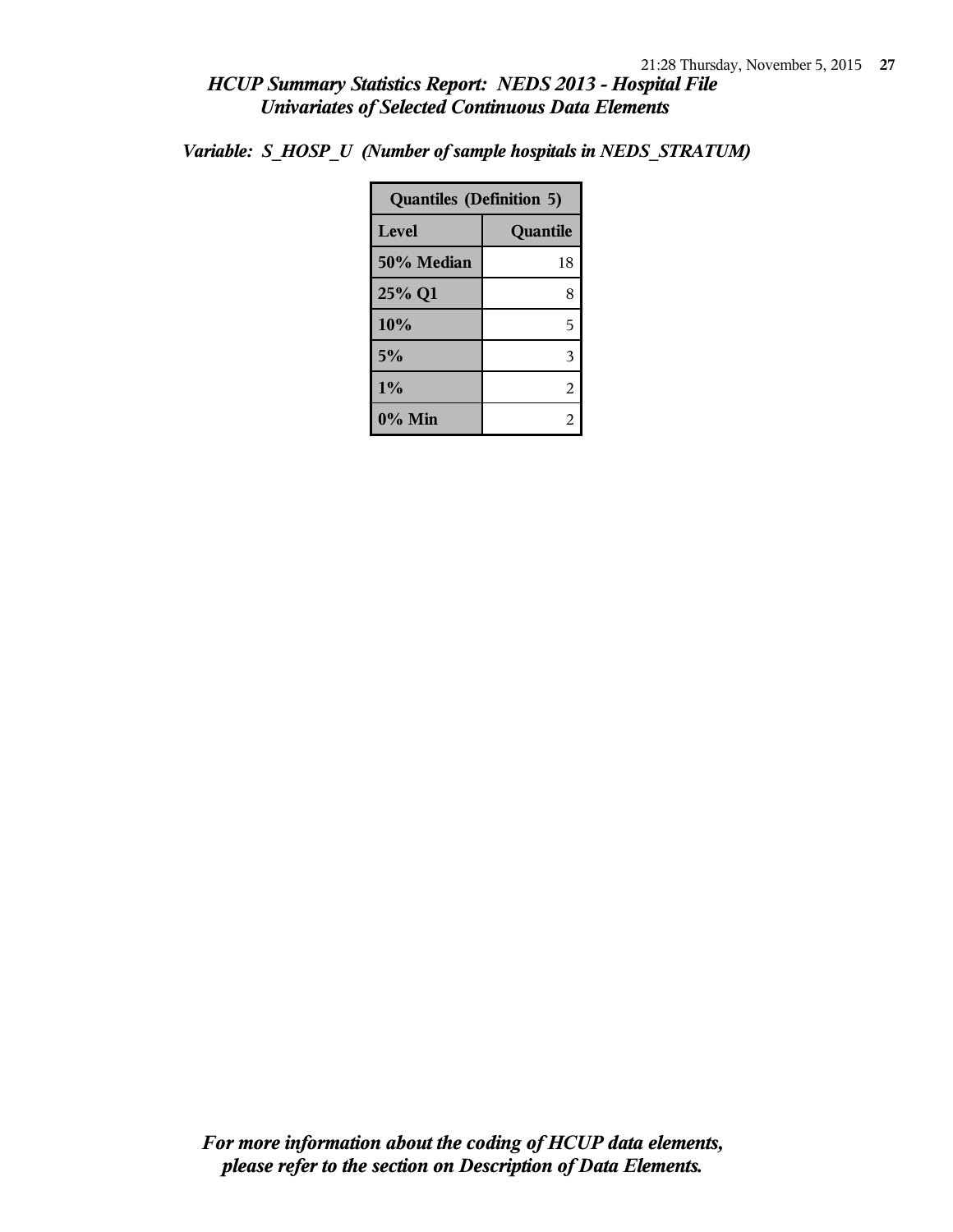#### *Variable: TOTAL\_EDVISITS (Total number of ED visits from this hospital in the NEDS)*

| <b>Moments</b>         |            |                         |            |  |  |
|------------------------|------------|-------------------------|------------|--|--|
| N                      | 947        | <b>Sum Weights</b>      | 947        |  |  |
| <b>Mean</b>            | 31237.2946 | <b>Sum Observations</b> | 29581718   |  |  |
| <b>Std Deviation</b>   | 30276.5401 | <b>Variance</b>         | 916668878  |  |  |
| <b>Skewness</b>        | 2.11927464 | <b>Kurtosis</b>         | 8.03580229 |  |  |
| <b>Uncorrected SS</b>  | 1.79122E12 | <b>Corrected SS</b>     | 8.67169E11 |  |  |
| <b>Coeff Variation</b> | 96.924335  | <b>Std Error Mean</b>   | 983.855355 |  |  |

| <b>Basic Statistical Measures</b> |          |                            |           |  |
|-----------------------------------|----------|----------------------------|-----------|--|
| <b>Variability</b><br>Location    |          |                            |           |  |
| Mean                              | 31237.29 | <b>Std Deviation</b>       | 30277     |  |
| <b>Median</b>                     | 23385.00 | <b>Variance</b>            | 916668878 |  |
| Mode                              | 6456.00  | Range                      | 266998    |  |
|                                   |          | <b>Interquartile Range</b> | 36233     |  |

*Note: The mode displayed is the smallest of 5 modes with a count of 2.*

| Tests for Location: Mu0=0 |                             |        |                     |         |  |  |
|---------------------------|-----------------------------|--------|---------------------|---------|--|--|
| <b>Test</b>               | <b>Statistic</b><br>p Value |        |                     |         |  |  |
| Student's t               | 31.74989                    |        | Pr> t               | < 0.001 |  |  |
| <b>Sign</b>               | M                           |        | 473.5 $ Pr \ge  M $ | < .0001 |  |  |
| <b>Signed Rank</b>        | S                           | 224439 | $Pr \geq  S $       | < 0.001 |  |  |

| <b>Quantiles (Definition 5)</b> |          |
|---------------------------------|----------|
| Level                           | Quantile |
| $100\%$ Max                     | 267128   |
| 99%                             | 124784   |
| 95%                             | 86739    |
| 90%                             | 68289    |
| 75% Q3                          | 45159    |